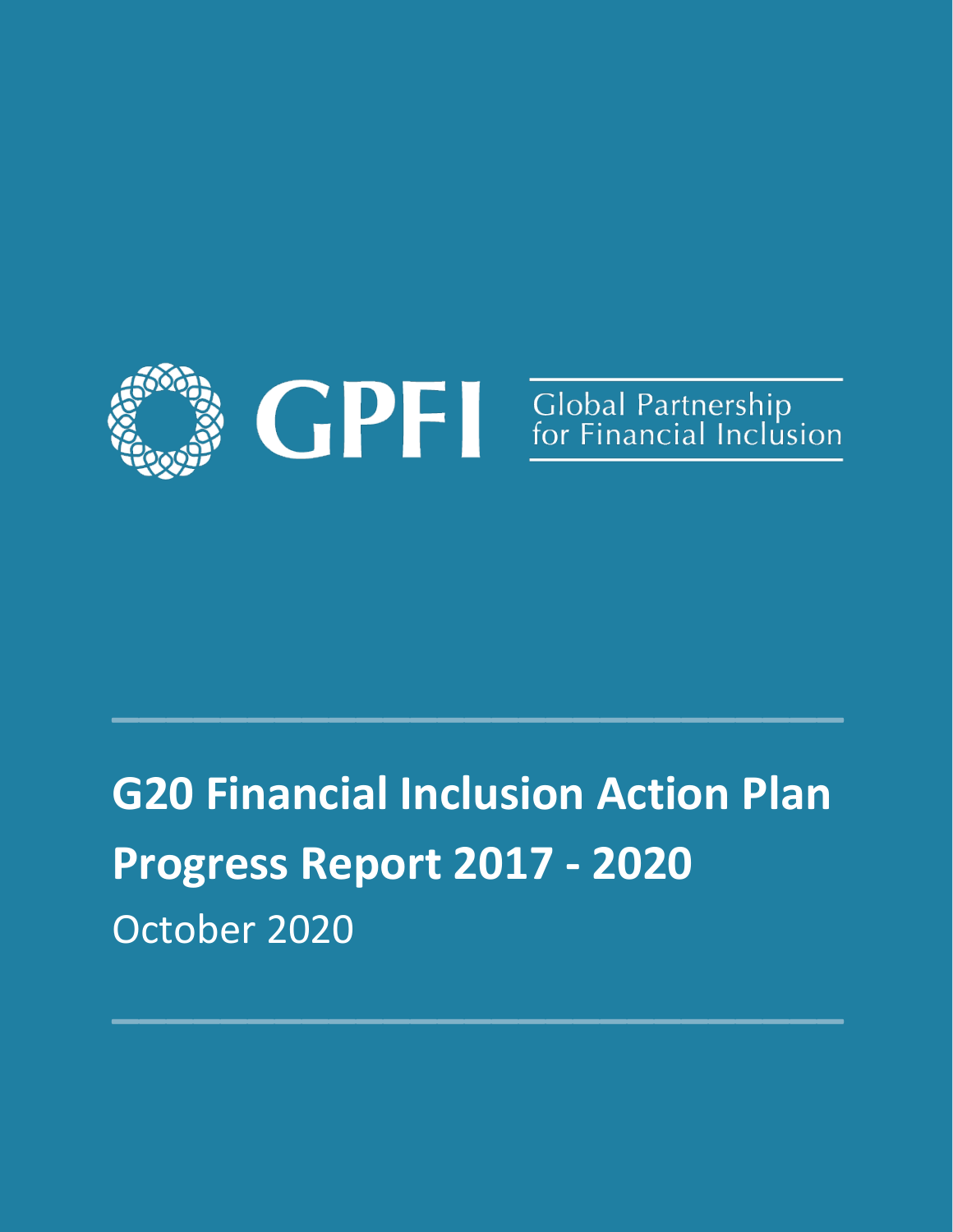

# **ABBREVIATIONS**

| Addis Ababa Action Agenda                                    |  |
|--------------------------------------------------------------|--|
| 2030 Agenda for Sustainable Development                      |  |
| Alliance for Financial Inclusion                             |  |
| Anti-money laundering / Combating the financing of terrorism |  |
| G20 engagement groups: Business20, Women20, Think20,         |  |
| Youth20, Labor20, Civil20                                    |  |
| <b>Better than Cash Alliance</b>                             |  |
| <b>Bank for International Settlements</b>                    |  |
| Consultative Group to Assist the Poor                        |  |
| Global Partnership for Financial Inclusion                   |  |
| <b>Global Value Chains</b>                                   |  |
| <b>Finance Ministers and Central Bank Governors</b>          |  |
| Digital Financial Inclusion                                  |  |
| Financial Consumer Protection and Financial Literacy         |  |
| <b>Forcibly Displaced Persons</b>                            |  |
| <b>G20 Financial Inclusion Action Plan</b>                   |  |
| <b>Financial Technology</b>                                  |  |
| <b>Financial Stability Institute</b>                         |  |
| <b>Financial Stability Board</b>                             |  |
| Group of 20                                                  |  |
| G20 High-Level Policy Guidelines                             |  |
| International Association of Insurance Supervisors           |  |
| International Fund for Agricultural Development              |  |
| <b>International Finance Corporation</b>                     |  |
| <b>International Monetary Fund</b>                           |  |
| International Network on Financial Education                 |  |
| <b>Markets and Payment Systems</b>                           |  |
| Micro, Small and Medium Enterprises                          |  |
| <b>Money Transfer Operator</b>                               |  |
| Organization for Economic Co-operation and Development       |  |
| Sustainable Development Goals                                |  |
| <b>Small and Medium Enterprises</b>                          |  |
| <b>Standard-Setting Bodies</b>                               |  |
| The United Nations High Commissioner for Refugees            |  |
| The United Nations Relief and Works Agency                   |  |
| World Bank Group                                             |  |
| Women's World Banking                                        |  |
|                                                              |  |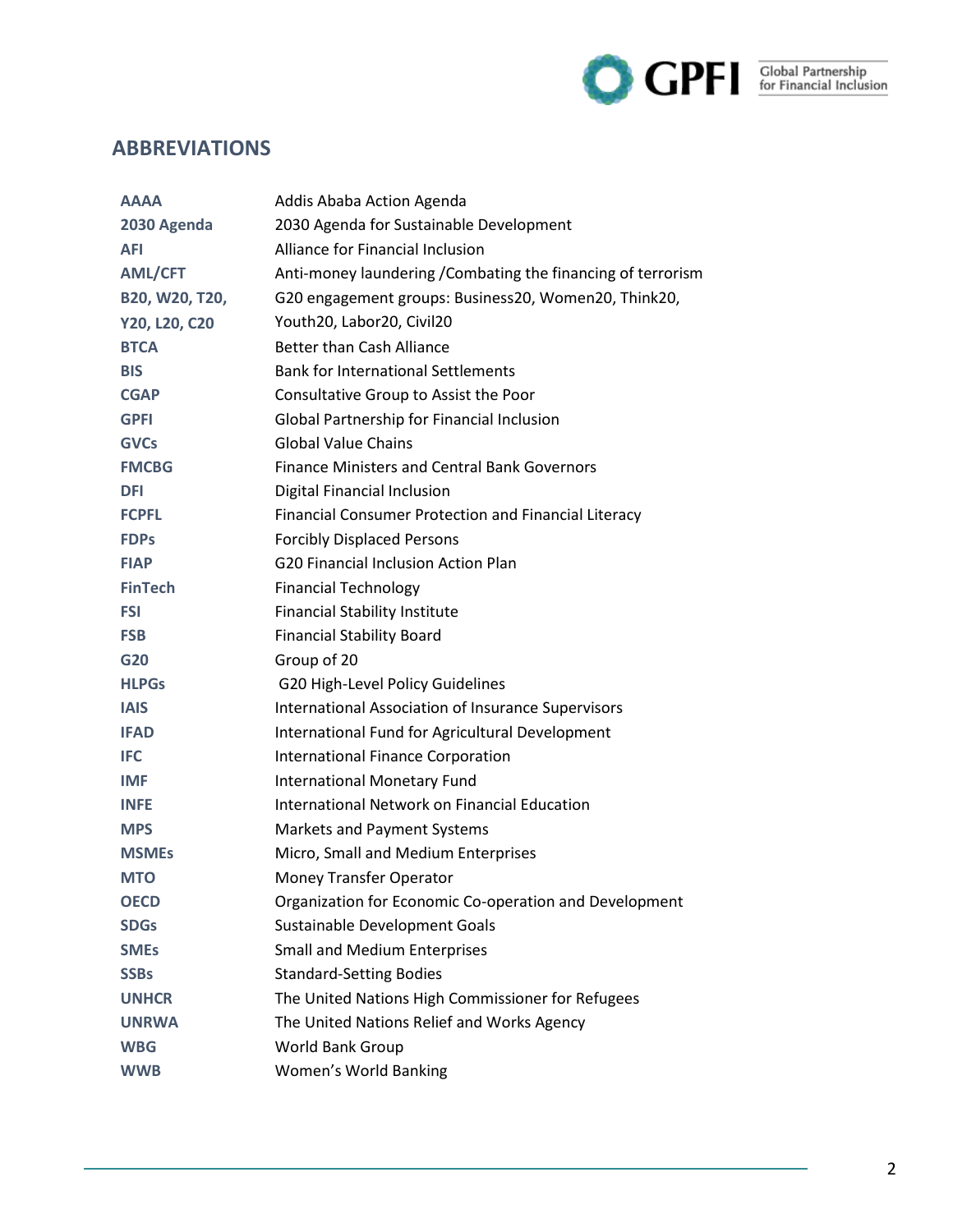

# **I. EXECUTIVE SUMMARY**

This report provides a review of the work of the G20 Global Partnership for Financial Inclusion (GPFI) achieved under the 2017 G20 Financial Inclusion Action Plan (FIAP). The 2017 FIAP contains nine action areas which are consistent with the overarching objectives of the GPFI. The action areas are described further through the results framework, which sets out the expected results for each action area and how the work of the GPFI supports the five cross-cutting issues set out in the FIAP. The work of the GPFI has been allocated across relevant Subgroups and was supported by Implementing Partners and Affiliated Partners:

The **SME Finance Subgroup** carried forward the implementation of the 2015 G20 Action Plan on SME Financing through the report of countries self-assessments in 2017 and in 2019. The report measured progress in the implementation of credit infrastructure reforms and highlighted key areas for further improvement. The Subgroup has progressed the improved co-ordination, collection and reporting of the available SME Finance 'macro' countrylevel data available and 'micro-level' data collected by development finance institutions, individual banks and other lenders and financiers. The report on *Alternative Data Transforming SME Finance* was produced in 2017 focusing on the opportunities of digitalization of SME finance and alternative data present to narrow the financing gap for SMEs while recommending further policy actions. In addition, the Subgroup has made policy recommendations specifically targeted at helping MSMEs led by women, youth and other vulnerable and underserved groups through a number of reports and collaborative work with other GPFI subgroups and fora (see Action Areas 1-2).

The **Regulation and Standard-Setting Bodies (SSB) Subgroup** has significantly engaged with policymakers and the private sector to integrate financial inclusion into the work of global SSBs. The most significant milestone under the 2017 FIAP was the adoption of the "enhanced cooperation arrangements" in early 2019 by the Bank for International Settlements (BIS), concerned SSBs, the Financial Stability Institute (FSI), and a set of organizations representing the financial inclusion community, with the GPFI playing the lead role. These arrangements provide the framework for semi-annual and annual co-ordination arrangements to facilitate in-depth discussion among SSBs and the financial inclusion community. Leading up to the adoption of the "enhanced cooperation arrangements," the Subgroup has supported events and outreach activities of SSBs, including the 2018 "Fourth FSI - GPFI conference on SSBs and innovative financial inclusion: implications of fintech and other regulatory and supervisory developments" and support for the SSBs at the individual level (see Action Areas 3-4).

The **Financial Consumer Protection and Financial Literacy (FCPFL) Subgroup** has taken forward the G20 Leaders' commitments on financial literacy and financial consumer protection through promoting and supporting activities on data harmonization used to measure financial literacy. The Subgroup, working with implementing partners have developed a database of financial literacy initiatives which can be used by public and private sector stakeholders to improve financial education. The work of the Subgroup has addressed the cross-cutting issues of digitalisation, to identify financial literacy initiatives and policy options to help consumers better manage any potential digital risks and benefits. Policy guidance has been produced, with the support of OECD and other supporting Implementing Partners, including: *G20/OECD Policy Note on Financial Consumer Protection in the Digital Age*, *G20/OECD Policy Note on Digitalisation and Financial Literacy* and *Data Protection and Privacy for Alternative Data*. Engagement has also been scaled-up on to encourage public-private sector initiatives to advance responsible finance, financial inclusion, and financial literacy, including support of the Responsible Finance Forum and a global awareness campaign on the financial education of young people (see Action Areas 5-6).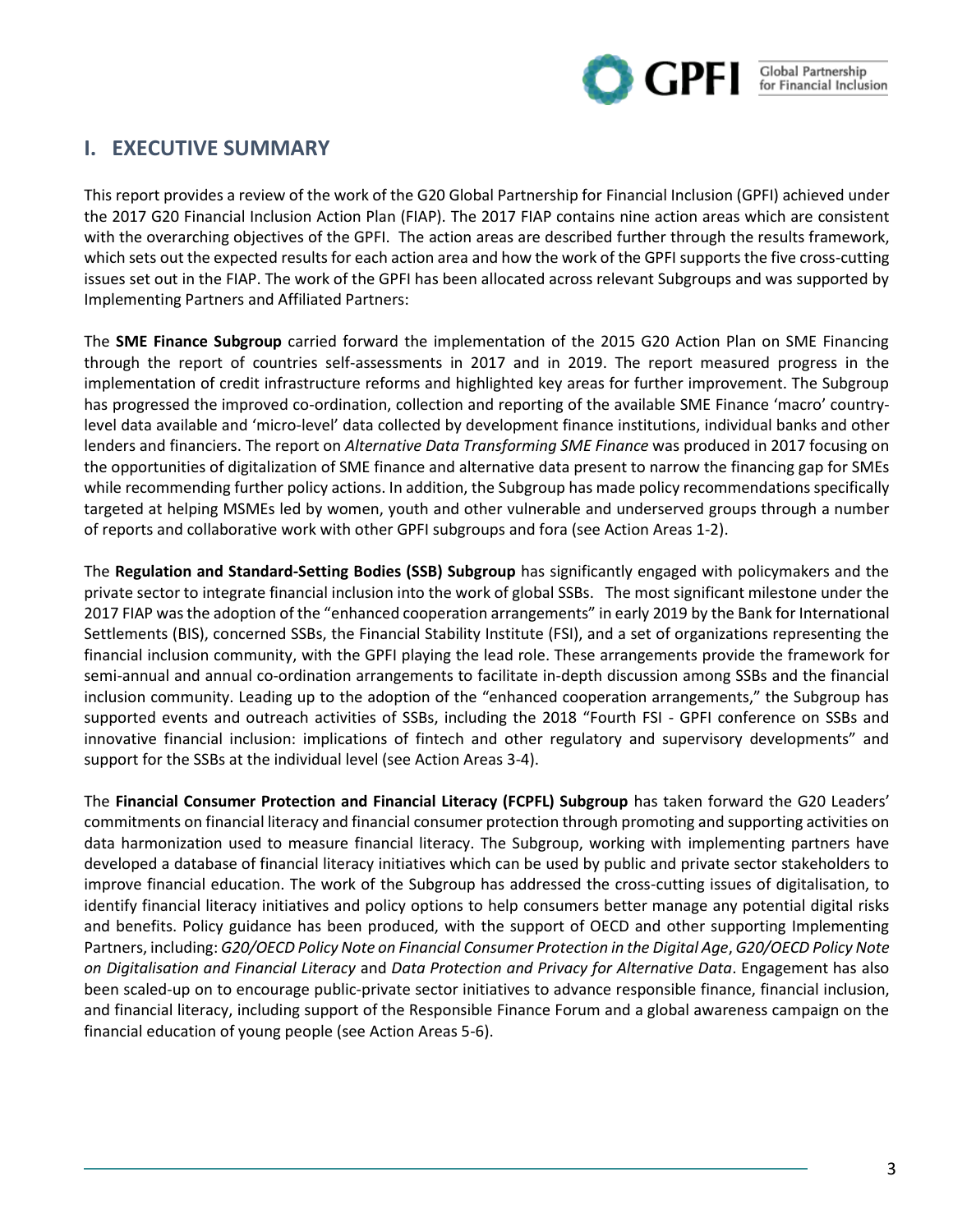

The **Markets and Payment Systems(MPS) Subgroup** has been working with SSBs such as the Financial Stability Board (FSB), and the Financial Action Task Force (FATF) since 2018 to monitor recommendations on remittances services providers access to banking services, address the decline of correspondent banking relationships and establish a supportive policy and regulatory environment for competitive remittances markets. Annual progress has been reported and biannual updates were made to National Remittance Plans and their objectives. The Subgroup has promoted the reduction of the cost of sending remittances, taking into account systemic causes of high remittance transfer costs and ensuring the quality of remittances services and service delivery. In consultation with G20 members, a wide range of measures, appropriate to each country's circumstances have been implemented, to continue the work to reduce the average cost of transactions and to address the needs of different remittance corridors(see Action Areas 7-9).

# **II. INTRODUCTION**

Since 2017, the four Subgroups – SME Finance, Regulation and SSBs, Financial Consumer Protection and Financial Literacy, Markets and Payment Systems – have continued to carry out the work of the GPFI with the support of the Implementing Partners and Affiliated Partners.

The 2017 FIAP sets out four key areas to progress in promoting financial inclusion through: (1) recognition of the 2030 Agenda for Sustainable Development as a framework for sustainable development; (2) the rapid development and penetration of digital innovations; (3) increased attention to the importance of responsible access and usage of financial services to the poor, strengthening the focus on underserved and vulnerable groups; and (4) the mainstreaming of financial inclusion alongside other financial sector development goals such as stability, integrity and consumer protection.

In 2018, the G20 Leaders endorsed the "GPFI Work Program and Structure: A Roadmap to 2020". This set out a timeline to streamline the work program and structure of the GPFI. For the work program, the objectives needed to be aligned with the G20 to promote economic growth, financial stability, and equality. For the structure, the GPFI needed to be streamlined to be aligned with other working arrangements in the G20 Finance Track.

Following this exercise, the GPFI Subgroups will be closed at the end of 2020. Under the 2020 FIAP, the work of the GPFI will be led by the newly appointed GPFI Co-Chairs. The 2020 FIAP sets out the prioritized action areas under the streamlined workplan: Digital Financial Inclusion and SME finance. The areas of work to be continued under the 2020 FIAP have been identified in this progress report by each Subgroup.

## III. **PROGRESS ON THE FINANCIAL INCLUSION ACTION PLAN**

## Action Areas

Each of the Action Areas under the 2017 FIAP are addressed across the work agenda of the four GPFI Subgroups. The Subgroups also address the cross-cutting issues in their work and have worked in cooperation across GPFI work streams and Subgroups to achieve substantial progress across all nine action areas of the 2017 FIAP.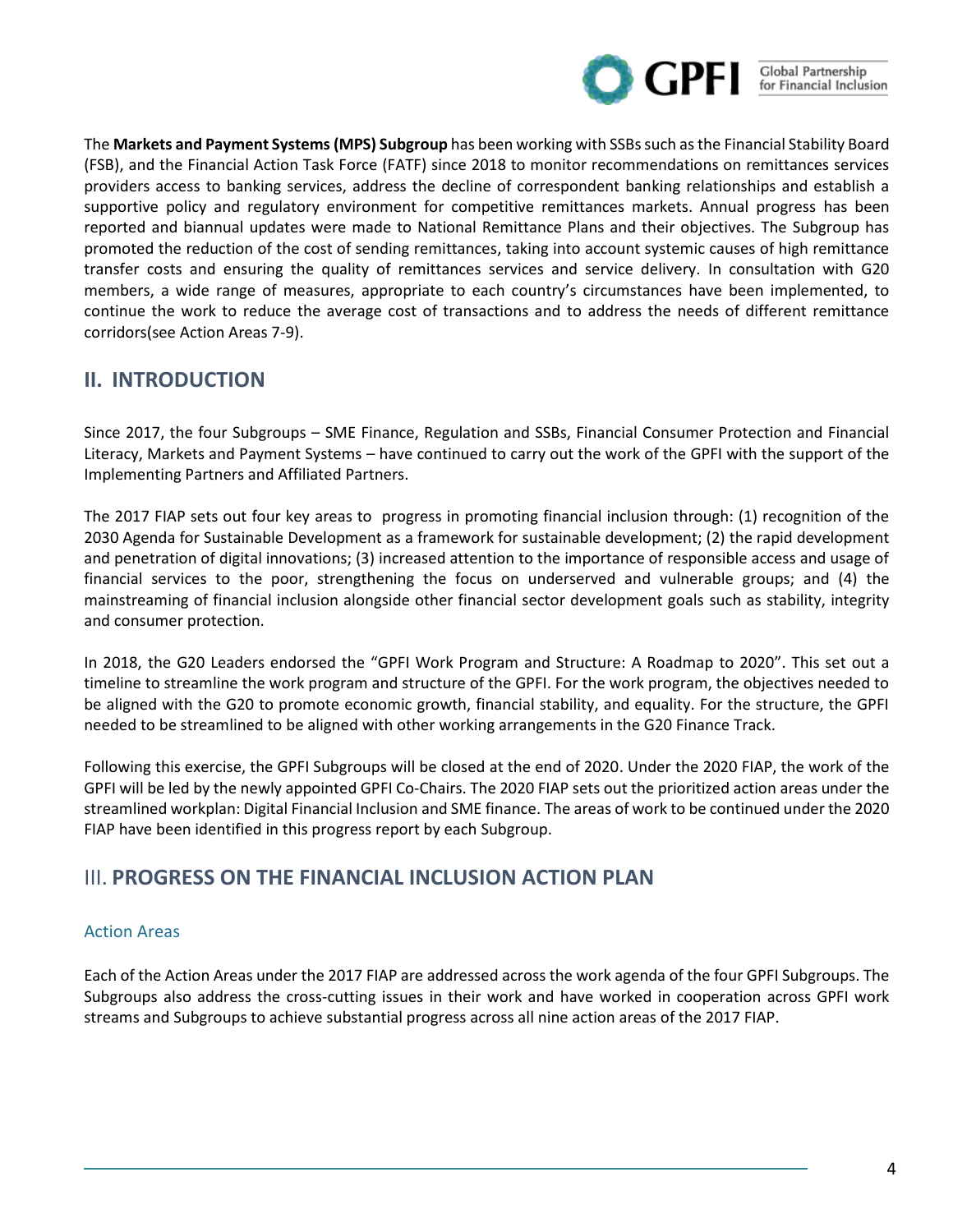

## Small and Medium-Sized Enterprise Finance Subgroup

The SME Finance Subgroup focuses on improving SMEs access to finance both in G20 and non-G20 countries, including low-income developing countries.

**Action Area 1:** Promote national/global policy reforms (and support implementation efforts) that facilitate the expansion of financial services to SMEs in G20 and non-G20 countries via the Implementation of the G20 Action Plan on SME Financing, the G20 High Level Principles for Digital Financial Inclusion, the G20/OECD High Level Principles on SME Financing, and the SME Finance Compact via leverage of the SME Finance Forum.

Recognizing the importance of credit infrastructure in improving SME finance, the G20 countries endorsed an Action Plan on SME financing in 2015. In 2016, the Action Plan was converted into an implementation framework, a country self-assessment, which benchmarks the current policy and regulatory state in three credit infrastructure areas (Credit Reporting Systems, Secured Transactions and Collateral Registries, and Insolvency Regimes) to agreed-upon international standards. The initial self-assessment aimed to capture the strengths and areas of potential improvement for each G20 member state in each of the priority areas and was designed to be an important piece in informing the selection and sequencing of credit infrastructure policy reforms. The G20 countries carried out their initial self-assessments in 2017. The *G20 Action Plan on SME Financing: Credit Infrastructure Country Self-Assessment Consolidated Report* was delivered in 2017 and represented a baseline report that provided the consolidated results of the G20 countries' responses.

In 2019, the *G20 Action Plan on SME Financing: Credit Infrastructure Country Self-Assessment Consolidated Progress Report 2019* measured progress in the implementation of credit infrastructure reforms in the G20 countries by comparing the 2019 self-assessment results to the 2017 baseline. The results obtained under this analysis highlighted key areas for improvement and could be a useful tool for governments seeking to take further steps in reforming the three credit infrastructure areas.

The SME Finance Subgroup continued to support the implementation of the G20 High Level Principles for Digital Financial Inclusion. The GPFI report on *Alternative Data Transforming SME Finance* was produced in 2017 and focused on the opportunities that the digitalization of SME finance and the use of alternative data present to narrow the financing gap for SMEs. The report identified the landscape of alternative data being increasingly used to expand access to SME finance by looking at 800+ innovative digital SME lenders and digital commerce, payments and service providers in more than 60 countries. Recognizing the challenges around the use of alternative data, the report identified a number of policy issues that policymakers and regulators need to understand in order to enhance SME access to finance.

The subsequent *Guidance Note on the Use of Alternative Data to Enhance Credit Reporting to Enable Access to Digital Financial Services by Individuals and SMEs Operating in the Informal Economy* was prepared in 2018. The policy guide provided practical policy recommendations on how countries can adopt and leverage the use of alternative data for credit reporting, while mitigating the risk inherent in the use of such data.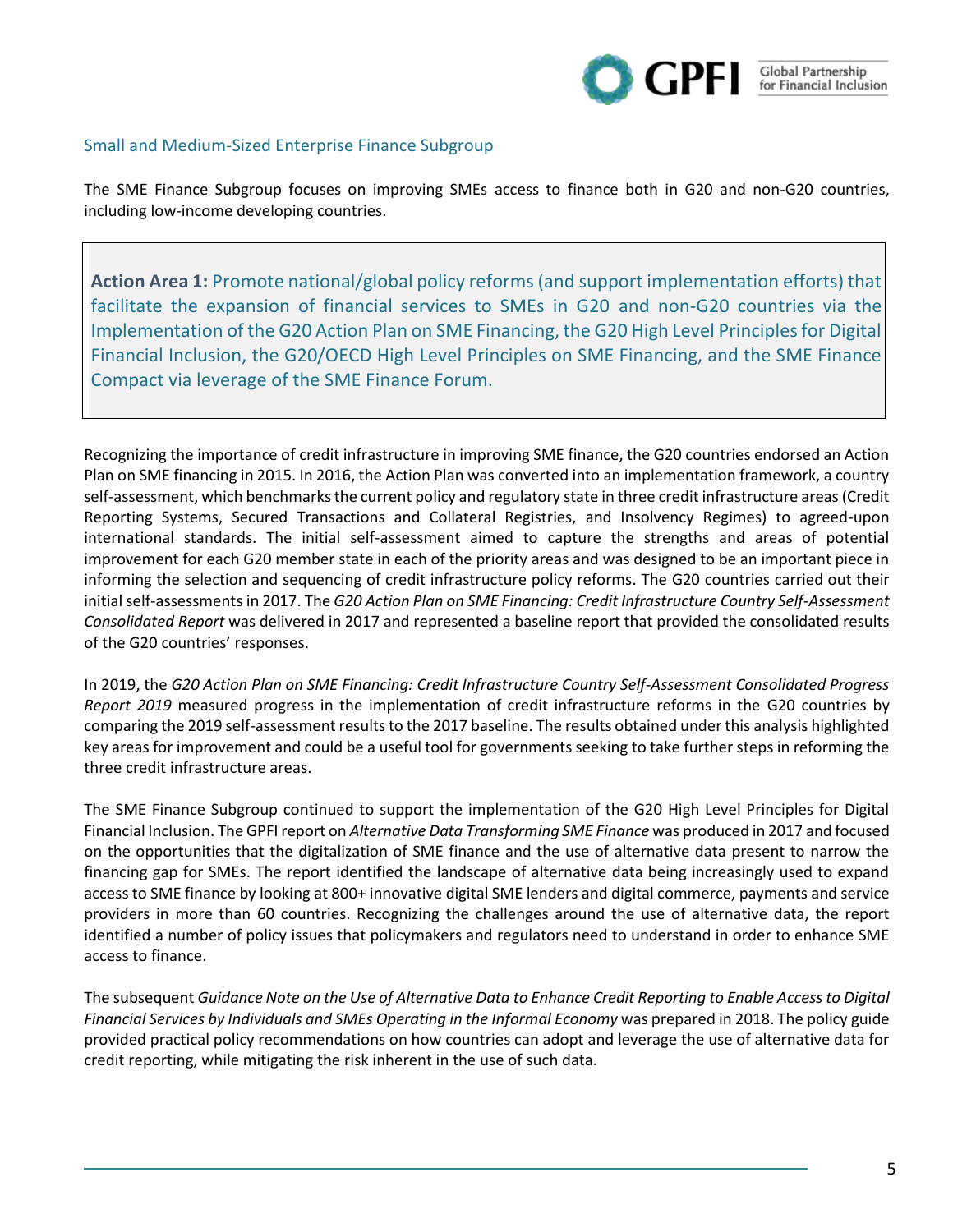

Following the reaffirmed commitment of the G20 leaders to strengthening SMEs in global value chains (GVCs), the SME Finance Subgroup explored the opportunities that the GVCs present in enabling SMEs to realize their potential to foster growth, employment, and innovation in emerging economies whilst adhering to sustainability standards. *Financing for SMEs in Sustainable Global Value Chains*, issued in 2017, outlined ways in which governments, financial institutions, and businesses can work together to support financing models that encourage SMEs to upgrade their production processes to comply with increasingly stringent sustainability standards in GVCs. The report issued policy considerations for helping SMEs access financing they need to improve their sustainability compliance and join GVCs.

With regard to the enhancement and harmonization of SME Finance data, the SME Finance Subgroup worked on the report "*Stocktaking Report on Data Enhancement and Coordination in SME Finance*", based on two stocktaking exercises. In 2017, as a first step, an overview/stocktaking of existing and planned multilateral initiatives in data collection on SME finance was conducted. This examined the "macro" sources of country-level data available. In 2018, the work focused on "micro" level data collection by development finance institutions from individual banks and other lenders/financiers. The stocktaking report, issued under the G20 Saudi Presidency in 2020, also includes policy recommendations for further action regarding enhancement and harmonization of (disaggregated) SME Finance data.

**Action Area 2:** Identify and promote institutional-level good practice, including specific policy and reporting reforms specifically targeted at helping SMEs from particularly difficult to reach and/or underserved segments, including women entrepreneurs, youth entrepreneurs, rural entrepreneurs, forcibly displaced persons, and other vulnerable groups.

Recognizing the vulnerability of SMEs to environmental challenges, the GPFI SME Finance Subgroup demonstrated the importance of promoting investment in MSMEs, as well as investment that encourages rural MSMEs to become resilient to extreme weather events, while supporting the adaptation and building resilience of the most vulnerable MSMEs in rural and agricultural setting to the effects of environmental challenges. *Climate Smart Financing for Rural MSMEs: Enabling Policy Frameworks*, published in 2017, presented a synthesis of the key lessons and implications of climate change needs and solutions for MSMEs in developing countries with an emphasis on the implications for governments and development agencies to consider. The paper presented policy options designed to assist policy makers to overcome market failures that prevent rural MSMEs' adaptation to extreme weather events and help enable and incentivize MSMEs to access financing.

Working in close collaboration with other GPFI Subgroups and the Temporary Steering Committee on Financial Inclusion for Forcibly Displaced Persons (FDPs) and building on the *2017 GPFI Policy Paper on Financial Inclusion of Forcibly Displaced Persons – Priorities for G20 Action*, the SME Finance Subgroup contributed to the *G20 Roadmap to the Sustainable and Responsible Financial Inclusion of FDPs*. The Subgroup analyzed the contribution of FDP-run enterprises to economic development and developed recommendations on how to address existing barriers that hinder access to finance for FDP-run SMEs.

As an input to the 2019 *G20 Fukuoka Policy Priorities on Aging and Financial Inclusion*, the SME Finance Subgroup has prepared the input paper on *Improving Access to Financial Products and Services for Senior Entrepreneurs and Business Transfer.* The paper presented policy recommendations and ways in which policy makers can advance the financial inclusion of senior entrepreneurs and support business transfer.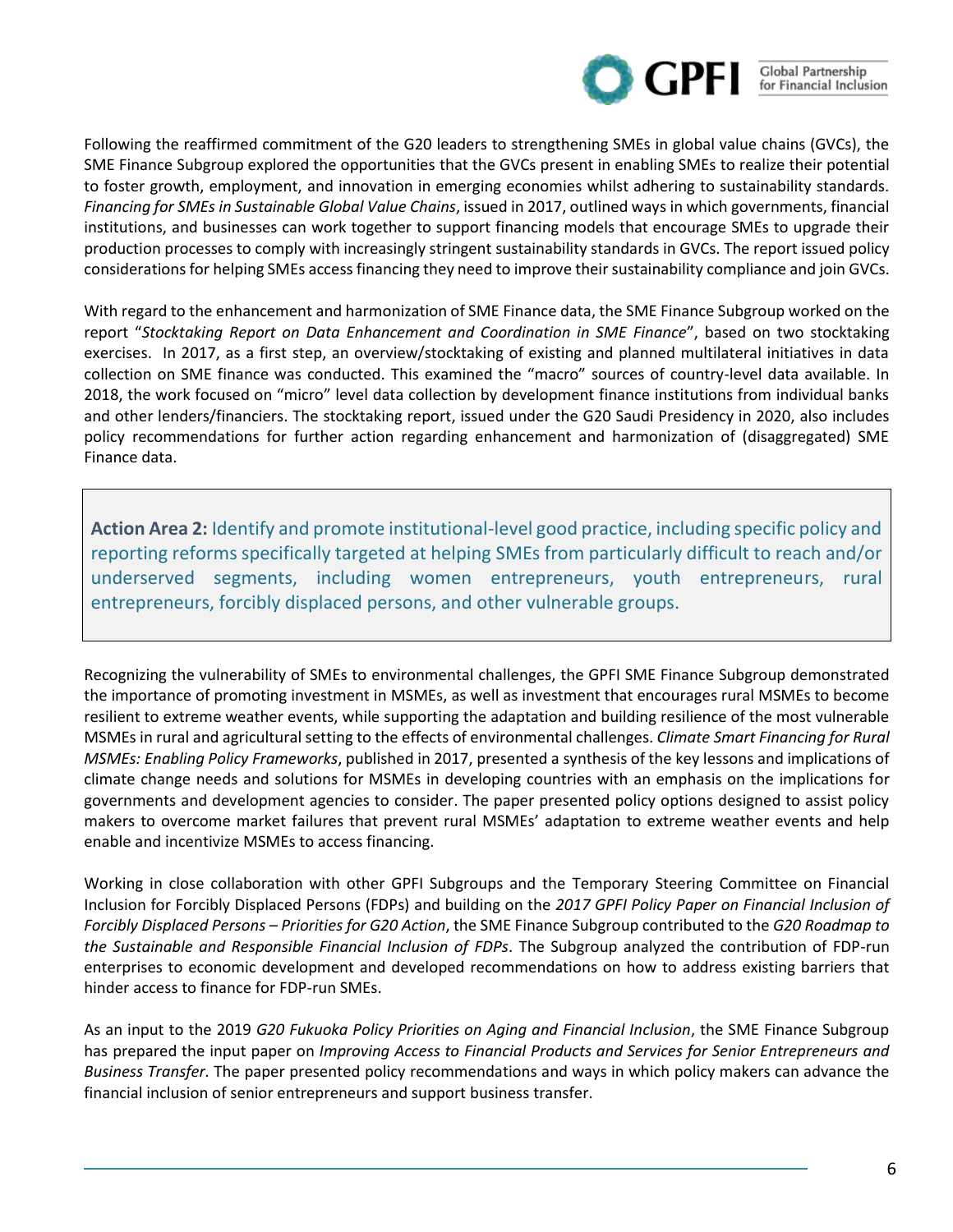

In 2018, the Child and Youth Finance International (CYFI) and the SME Finance Forum conducted a stocktaking of successful practices in financing young entrepreneurs. In 2019, the resulting stocktaking report *Unlocking Finance for Youth Entrepreneurs: Evidence from a Global Stocktaking* was produced. The stocktaking report, issued under the G20 Saudi Presidency in 2020, provides recommendations on how good practices can be encouraged through policy reform and other G20-backed initiatives.

## Regulation and Standard-Setting Bodies Subgroup

The Regulation and SSB Subgroup focuses on: (1) the mainstreaming of financial inclusion in the work of the SSBs and other relevant global bodies and increasing understanding of the interdependence of financial inclusion, stability, integrity and consumer protection; and (2) effective and consistent incorporation of financial inclusion in financial sector assessments.

**Action Area 3:** Mainstream financial inclusion in the work of the global financial standard-setting bodies (SSBs) and other relevant global bodies while enhancing coordination and collaboration among them and increasing understanding of the interdependence of financial inclusion, stability, integrity and consumer protection.

GPFI support for the process of integrating financial inclusion into the work of global SSBs under Action Area 3 led to major success under the 2017 – 2020 FIAP, notably in 2019 and 2020.

In a steady, consistent, and committed process over many years, the GPFI has successfully encouraged greater ownership of financial inclusion by global SSBs. Under the 2017-2020 FIAP, the notable milestone was the adoption in early 2019 of the "enhanced cooperation arrangements" by the BIS, SSBs, $<sup>1</sup>$  FSI and a set of organizations</sup> representing the financial inclusion community, with the GPFI playing a lead role in the latter. Since the beginning of 2019, the GPFI has supported the implementation of the "enhanced cooperation arrangements" as a platform for jointly addressing financial inclusion issues.

These arrangements call for the organization of semi-annual check-in meetings (information exchange), a biennial High-Level Meeting (HLM) on SSBs and financial inclusion (convened by the UN Secretary-General's Special Advocate for Inclusive Finance for Development, Queen Máxima of the Netherlands, and the BIS General Manager of the BIS); and an annual thematic workshop focusing on a cross-cutting issue or a set of related issues that would benefit from an in-depth discussion among SSBs and the financial inclusion community.

Following the convening of the first 2019 check-in meetings on 24th April 2019, the 2019 HLM took place on 27th May 2019 to review relevant initiatives of the SSBs and to address two topics related to the opportunities and challenges of technology-enabled financial solutions: ensuring accessible markets and the use of alternative data and advanced data analytics.

 $1$  Concerned SSBs are the Financial Stability Board, the Basel Committee on Banking Supervision, the Committee on Payments and Market Infrastructure, the Financial Action Task Force, the International Association of Deposit Insurers, the International Association of Insurance Supervisors, the International Organization of Securities Commissions.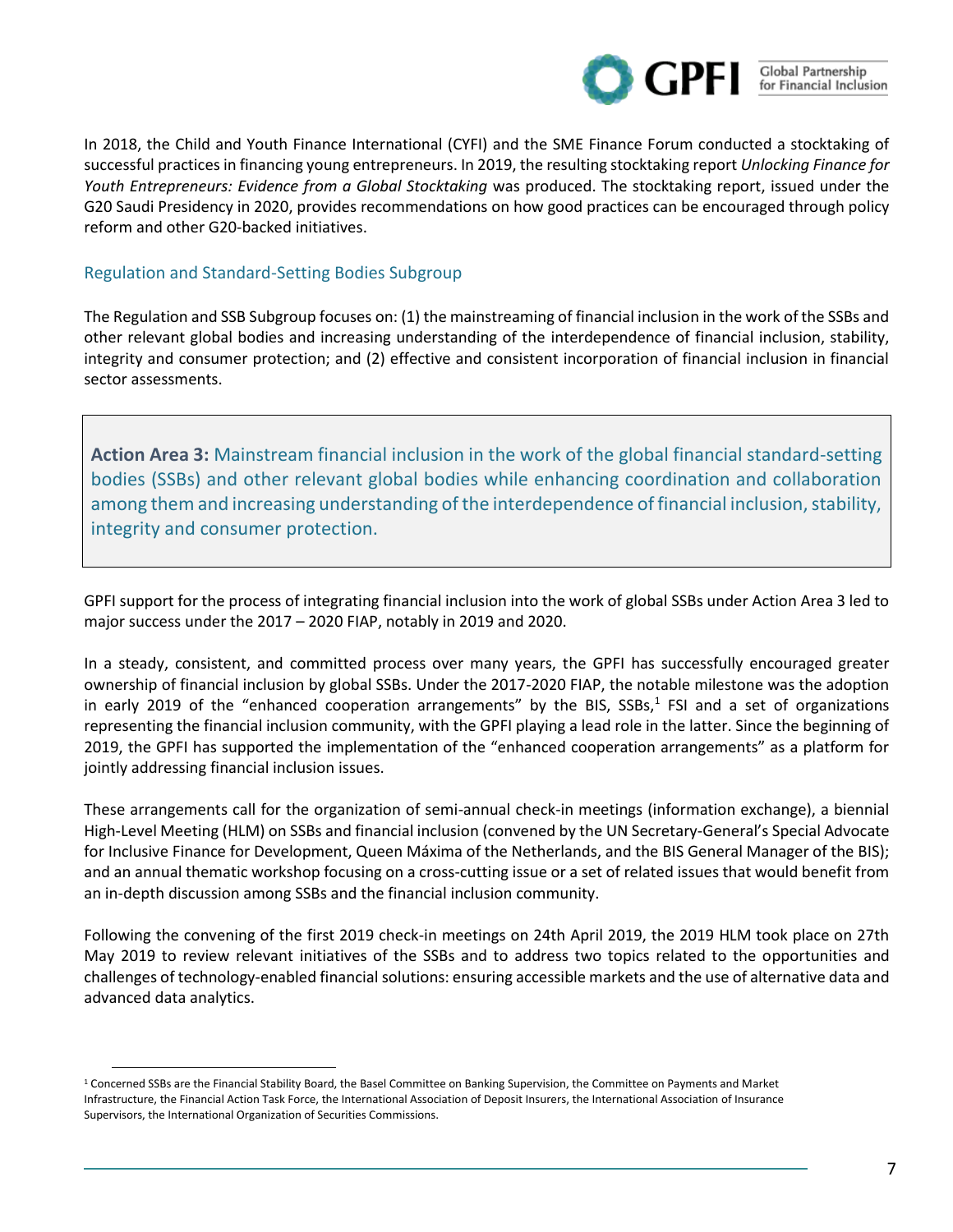

Prior to the launch of the "enhanced cooperation arrangements," the Group supported events and processes under Action Area 3 that led to the results of 2019: the semi-annual GPFI- SSBs check-in meetings (chaired by the GPFI and the FSI of the BIS) and the 2018 Fourth Financial Stability Institute (FSI)-Global Partnership for Financial Inclusion (GPFI) conference on standard-setting bodies (SSBs) and innovative financial inclusion: implications of fintech and other regulatory and supervisory developments.

The Subgroup continues to support the evolution in the way in which the GPFI works with the SSBs and the FSI at the BIS. This went hand in hand with support for financial inclusion-related activities in the work of the SSBs, on cross cutting themes in the work of multiple SSBs of relevance to financial inclusion, but also the relevant work of individual SSBs.

Engagement with the SSBs will continue under the 2020 FIAP through an advisory function to support the SSBs and continue to provide input into the process of encouraging the global SSBs to integrate financial inclusion in their thinking on global standards and work of financial inclusion relevance.

**Action Area 4:** Encourage effective and consistent incorporation of financial inclusion in financial sector assessments: contributing to the further development of methodologies and other tools employed in financial sector assessments; increasing understanding of financial inclusion by financial sector assessors; and promoting better understanding of the lessons learned by national authorities undergoing assessments on implementation of global standards and guidance.

The GPFI promoted the development and adoption of assessment methodologies and other tools that reflect increased understanding of interdependence of inclusion, stability, integrity and consumer protection, for examples assessments conducted by the International Association of Insurance Supervisors.

The GPFI tracked and took note of financial sector assessment reports and findings that reflect increased understanding of financial inclusion by assessors.

## Financial Consumer Protection and Financial Literacy Subgroup

The Financial Consumer Protection and Financial Literacy (FCPFL) Subgroup takes forward G20 Leaders commitments on financial literacy and financial consumer protection in the financial inclusion context. It also supports and complements the existing Subgroups activities specifically related to consumer protection and financial literacy in their work programs.

**Action Area 5:** Improve the capacity of public authorities and other relevant stakeholders to develop, implement, and rigorously evaluate financial literacy and consumer protection initiatives and policies.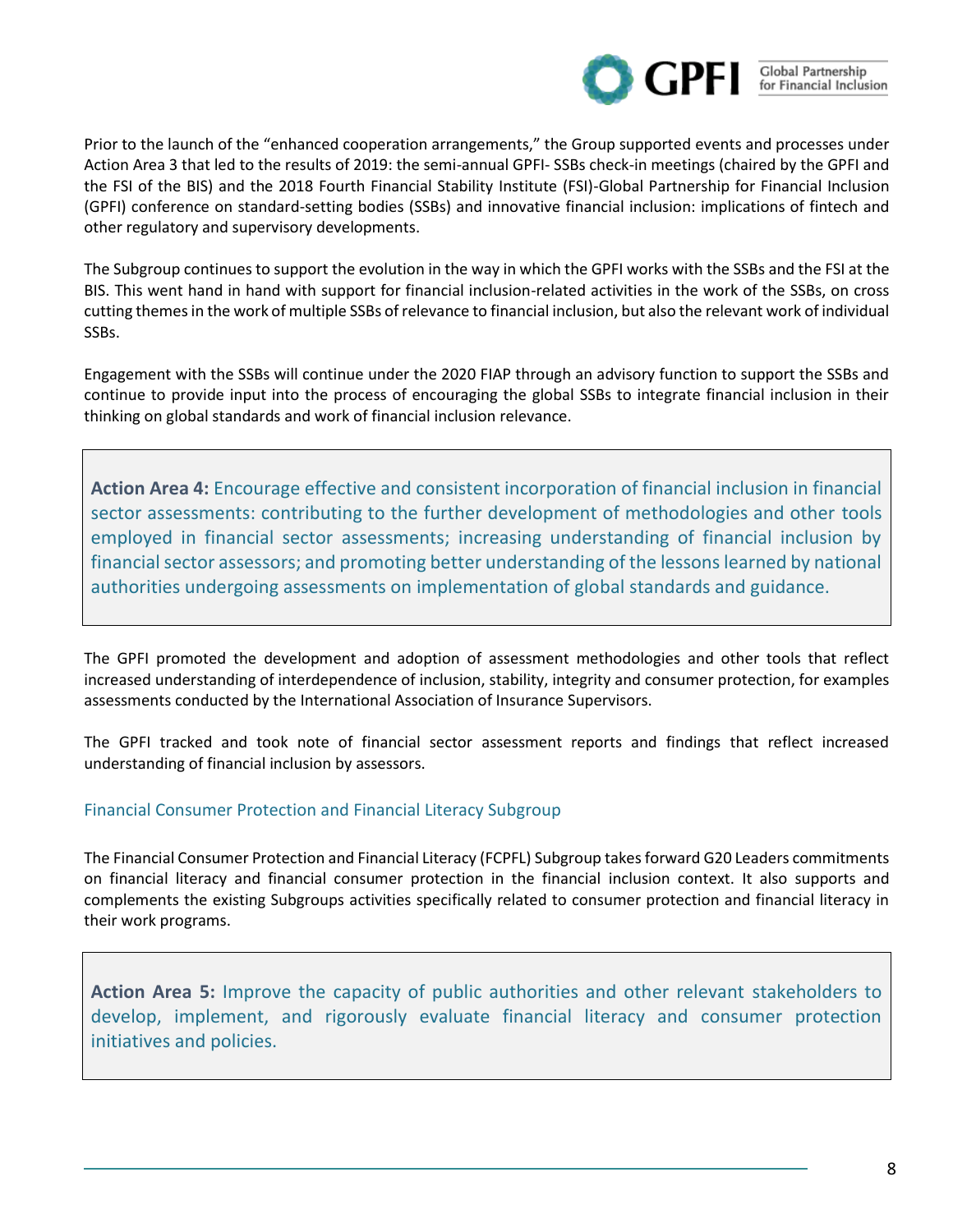

The Subgroup and its Implementing Partners promoted and supported activities on data harmonization used to measure financial literacy. The Subgroup successfully encouraged all G20 countries to conduct the OECD/INFE survey for measuring financial literacy and collect data. The results were presented in a report which helps for measuring adult financial literacy competencies and identifying effective financial education strategies on a harmonized basis. To complement this process, the OECD/ INFE, with inputs from G20 and non-G20 countries and other interested Implementing Partners developed a database of evaluated financial literacy initiatives to serve as a reference for public authorities and other stakeholders to improve the quality of financial education. FCPFL Subgroup supported the launch of the PISA 2015 volume (May 2017) and PISA 2018 (launch in May 2020) with aim to evaluate financial education in countries and economies by testing financial literacy competences of 15-year-old students.

The Subgroup with its Implementing Partners also developed deliverables which address the cross-cutting issues of *digitalisation* and *improving the capacity of policy makers and public authorities to implement and evaluate financial consumer protection and financial literacy policies*:

- [G20/OECD INFE Ensuring financial education and consumer protection for all in the digital age,](https://www.gpfi.org/sites/gpfi/files/documents/09%20G20-OECD-INFE-Report-Financial-Education-Consumer-Protection-Digital-Age.pdf) April 2017
- The G20 Financial Inclusion Policy Guide, July 2018

Moreover the OECD developed (with support of the Subgroup for and on behalf of the G20/GPFI) policy guidance *[G20/OECD Policy Note on Financial Consumer Protection in the Digital Age,](https://www.oecd.org/daf/fin/financial-education/G20-OECD-Policy-Guidance-Financial-Consumer-Protection-Digital-Age-2018.pdf) [G20/OECD Policy Note on Digitalisation](http://www.oecd.org/finance/G20-OECD-INFE-Policy-Guidance-Digitalisation-Financial-Literacy-2018.pdf)  [and Financial Literacy,](http://www.oecd.org/finance/G20-OECD-INFE-Policy-Guidance-Digitalisation-Financial-Literacy-2018.pdf)* and the FCPFL Subgroup, with support from the WBG, participated in developing a guidance paper *Data Protection and Privacy for Alternative Data*. These three outputs have been used as inputs for the G20 Financial Inclusion Policy Guide.

The Subgroup participated in the Fourth GPFI Conference on Standard-Setting Bodies and Innovative Financial Inclusion: Implications of FinTech and Other Regulatory and Supervisory Developments in October 2018 (Basel, Switzerland).

In addition, Implementing Partners, the OECD, WBG and others (with support of Subgroup country-level technical assistance) implement capacity building programmes to support financial literacy policy development in emerging economies and developing countries.

As a result of the above, and a range of other activities (see Annex C), the importance and relevance of FCP and FL to supporting meaningful financial inclusion is well established.

Going forward, FCP and FL have been identified as cross-cutting themes for the 2020 FIAP.

**Action Area 6:** Promote consumer protection and financial education good practices for financial products and services, including existing and emerging technologies, with emphasis on underserved and vulnerable groups.

With the 2017 G20/OECD INFE report "*Ensuring financial education and consumer protection for all in the digital age*" the Subgroup contributed to advancing the implementation of the G20 High-Level Principles for Digital Financial Inclusion and particularly principle 6. The report identifies financial literacy initiatives and policy options that can help consumers better manage any potential digital risks and benefits.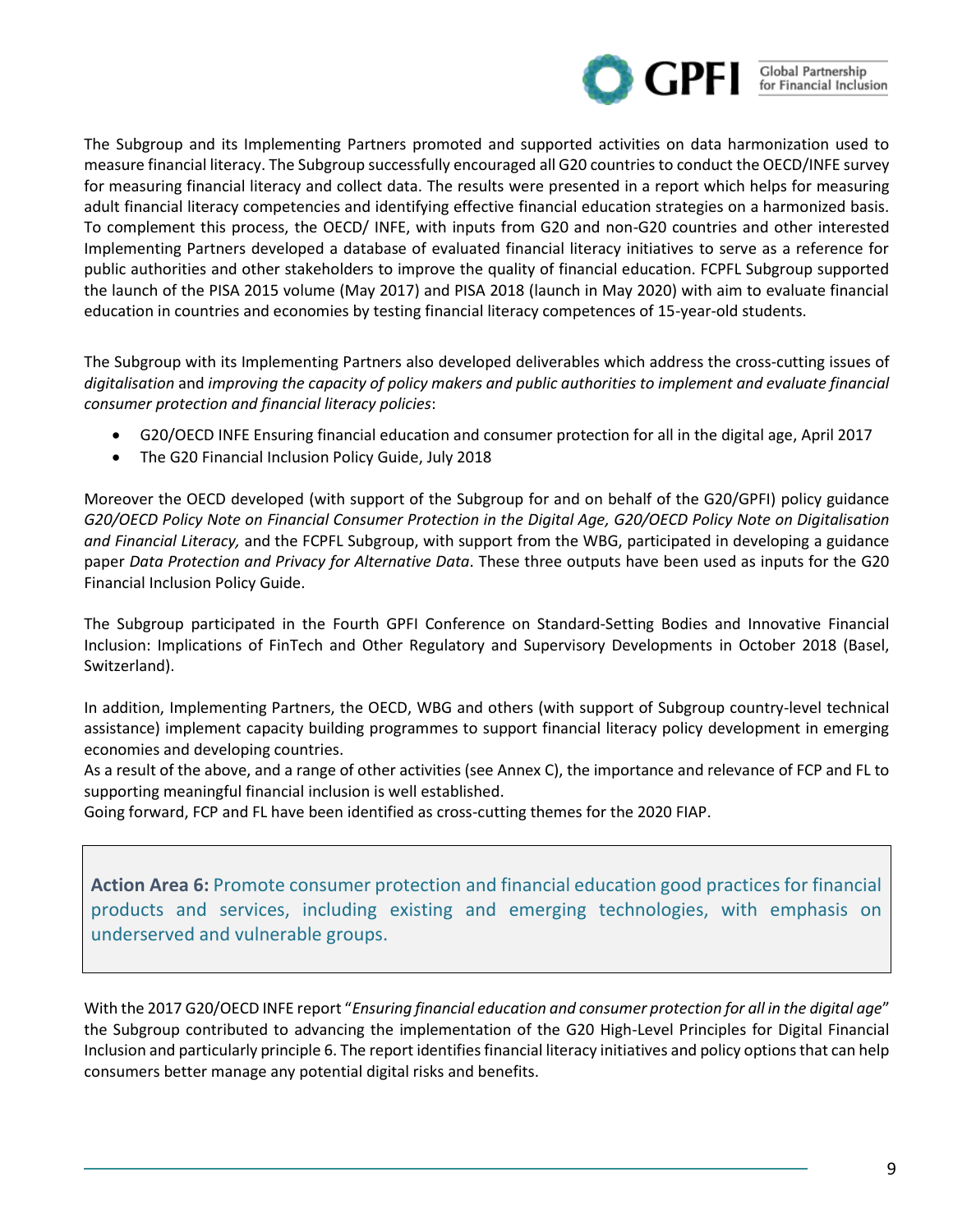

GPFI and its Implementing Partners scaled-up their engagement in financial literacy initiatives and encouraged publicprivate sector collaborations in advancement of responsible finance, financial inclusion, and financial literacy, including support of the Responsible Finance Forum on "Opportunities and Risks in Digital Financial Services-How do we best Protect Consumers and their Privacy?" in 2017. The first-ever global forum on this topic explored the issues and the roles and responsibilities of the diverse stakeholders in developing, promoting and enforcing public or private good practices and standards.

The Subgroup worked in close collaboration with other GPFI Subgroups and with the Temporary Steering Committee on Financial Inclusion for Forcibly Displaced Persons (FDPs) on the development of the Roadmap *to the Sustainable and Responsible Financial Inclusion of Forcibly Displaced Persons*. The Subgroup supported the evidence-based policy development through collection and analysis of international comparable data on financial literacy levels of adult population and underserved groups, such as youth. The Subgroup supports the Global Money Week (GMW), a worldwide awareness campaign on the importance of financial inclusion and financial education of young people.

## Markets and Payment Systems Subgroup

The Markets and Payment Systems Subgroup (MPSS) advances utilization of payment systems, including remittances, in the pursuit of increased, responsible and sustainable financial inclusion. It also promotes inclusive digital payment ecosystems, focuses on emerging technologies and business models and incorporates strong links to market-based approaches through engagement with financial services providers.

**Action Area 7:** Help to analyze and consider ways to address the money transfer operator (MTO) bank account closure issue, including consideration of the various factors affecting de-risking.

On 6th of June of 2019 there was general agreement that the Subgroup's work on MPSS, including remittances, could fit under the new digital financial inclusion work stream as envisaged in the GPFI's proposed future work program. MPSS Co-Chairs highlighted the crucial relevance of these flows for households, particularly in emerging economies, and thus, the need of international coordination due to cross-border challenges. This was confirmed during discussions in Riyadh in January 2020 and included in the outline for the 2020 FIAP.

The Subgroup has been working with SSBs such as the FSB, FATF since 2018 to monitor recommendations on remittances services providers' access to banking services and also to address the decline of correspondent banking relationships.

In early 2019, GPFI members were asked to provide examples of policies they had enacted to support innovation in financial services, which could apply to the remittance sector such as FinTech, regulatory sandboxes and innovation hubs. An outcome of the GPFI collaboration was used for the FSB monitoring report published in May 2019 'Remittance service providers' access to banking services: Monitoring of the FSB's recommendations<sup>2</sup>. This report considers ways to address the Money Transfer Operator (MTO) bank account closure phenomena, including consideration of the various factors affecting de-risking.

<sup>&</sup>lt;sup>2</sup>Remittance Service Providers Access to Banking Services, 201[9 http://www.fsb.org/wp-content/uploads/P290519-2.pdf](http://www.fsb.org/wp-content/uploads/P290519-2.pdf)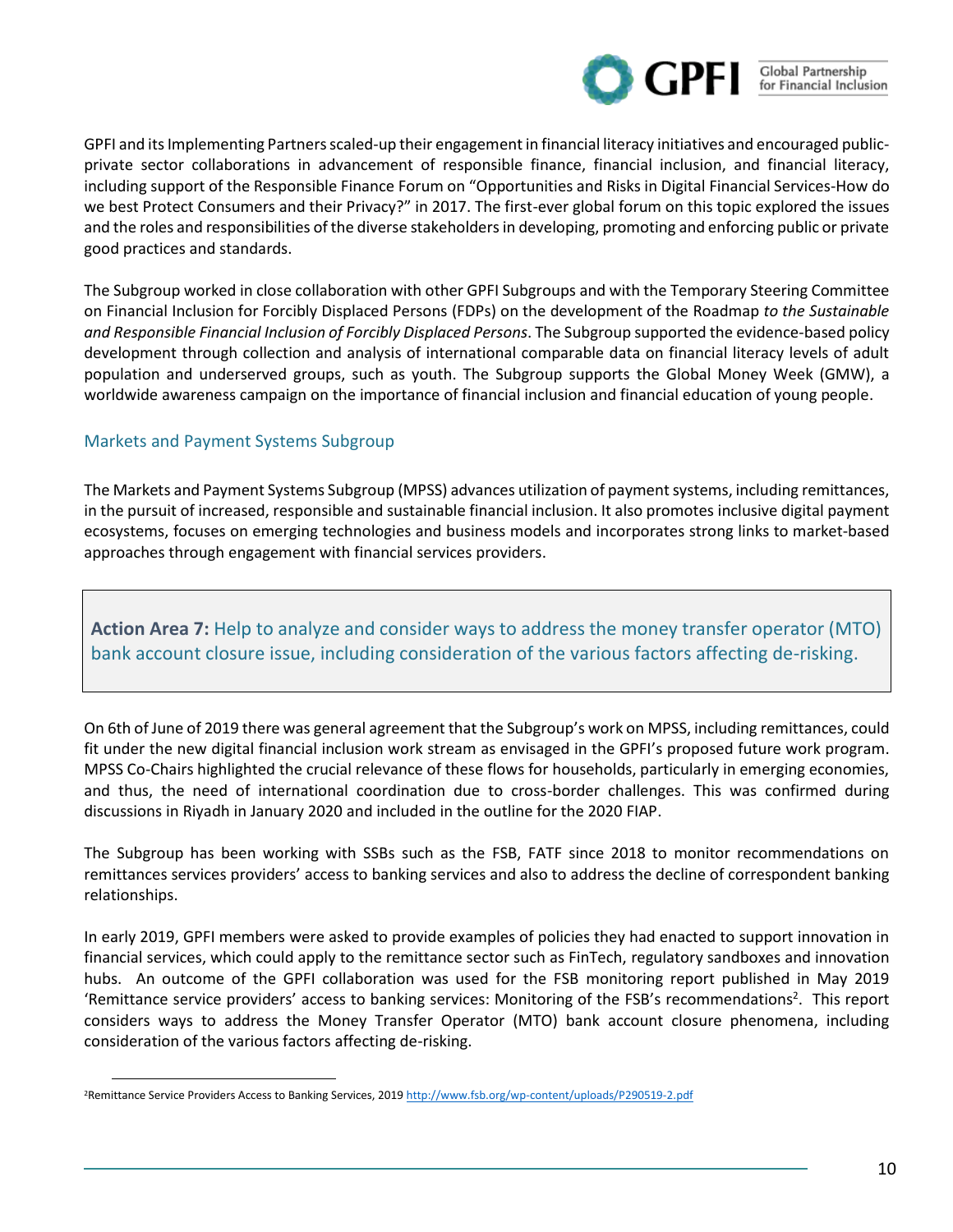

Ongoing work on this action item would continue to focus on cost reduction objectives, while recognizing the challenges posed by continued de-risking actions, as well as the opportunities offered by innovation in the financial technology space.

**Action Area 8:** Reduce the cost of sending remittances taking into account systemic causes of high remittance transfer costs, while ensuring the quality of remittances services and service delivery, and working to establish a supportive policy and regulatory environment for competitive remittance markets, as well as to maximize their impact on local economic development.

The Subgroup work has promoted the reduction of the cost of sending remittances taking into account systemic causes of high remittance transfer costs, while ensuring the quality of remittances services and service delivery. Also, the Subgroup has been working to establish a supportive policy and regulatory environment for competitive remittances markets, as well as to maximize their impact on local economic development. Although there has been progress, further work is needed.

The MPSS continued to lead on the National Remittance Plan process during the 2017 FIAP period, which involves an annual progress reporting and biannual updates to the plans' objectives.

The [National Remittance Plans](https://www.gpfi.org/sites/gpfi/files/documents/2017%20G20%20National%20Remittance%20Plans%20Overview.pdf) from 18 country members (Argentina, Australia, Brazil, China, Canada, France, Germany, India, Italy, Japan, Mexico, Norway, Saudi Arabia, Spain, Switzerland, Turkey, UK and USA) were updated with the goals and activities for further work, but also the progress report of MTO actions covered by the two year period (from 2018 to 2019) were also completed.

The average transaction costs of migrant remittances trend is still in the right direction, but it has modestly decreased.

## **G20 members have implemented a wide range of measures, appropriate to each member's circumstances and the needs of different remittance corridors:**

- Price comparison websites.
- Consultative forums and events.
- Improvements to financial infrastructure.
- Initiatives to address structural issues in receiving countries.
- Promoting access to technologically-enabled remittance services.
- Studies into solutions for particular corridors, and new legal frameworks and regulatory reforms.

The work of the MPSS will continue under the 2020 FIAP, to continue progress to date on improving global remittance challenges, particularly in response to the COVID-19 crisis and under the 2020 GPFI work program of digital financial inclusion. These flows are relevant for households, particularly in emerging economies, and thus, the need of international coordination due to cross-border challenges.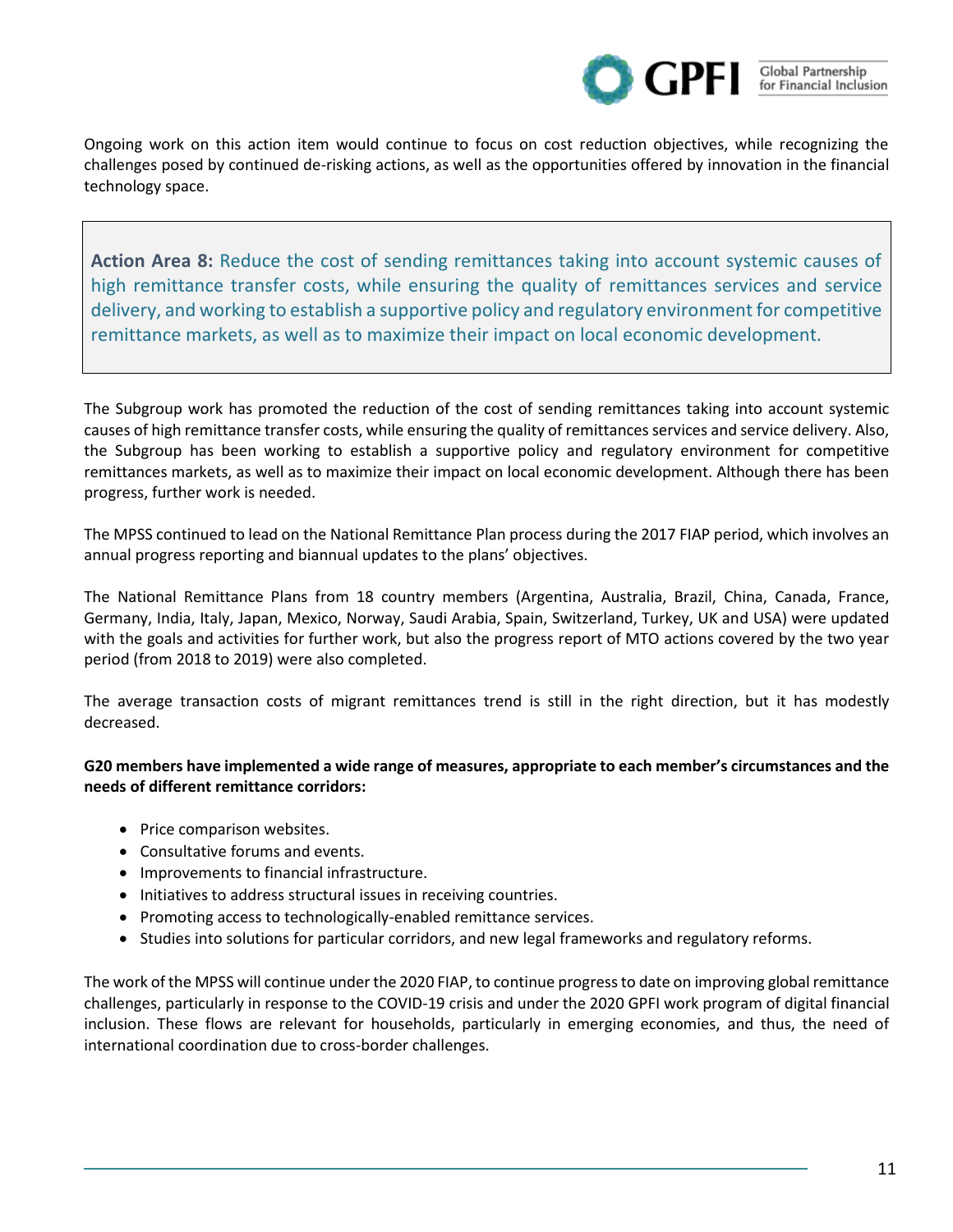

**Action Area 9:** Expand opportunities for innovative approaches to grow responsible financial inclusion as to incorporate strong links to market-based approaches through engagement with financial services providers, including banks and non-banks, and technology providers.

In March 2018, the FSB published (PLEN/2018/112) its stocktake and the 19 recommendations on remittance service providers of banking services in four areas (promoting dialogue and communication between the banking and remittance sectors, International standards and oversight of the remittance sector, the use of innovation in the remittance sector and remittance-related technical assistance). The GPFI was responsible for monitoring the use of innovation in the remittance sector.

In May 2019 at the FSB Plenary meeting, national authorities shared their experience on promoting new technologies supporting the identification of customer (e.g. Mexico uses biometrics for identity theft or Switzerland adopt the dispatch on the Federal Act on Recognized Electronic Means of Identification).

In June 2019, the GPFI reported to the G20 the actions taken to monitor the take-up of the recommendations on remittance service providers' access to banking services.

To endorse the Japanese G20 Presidency priorities, the GPFI was mandated to discuss challenges for financial inclusion in an aging society (e.g. impact of Fintech on the elderly, addressing needs for post-retirement) at the FSB Plenary on October 2018. The Subgroup contributed to development of the G20 policy priorities on aging and financial inclusion related to payment systems.

The expansion of opportunities for innovative approaches to grow responsible financial inclusion as to incorporate strong links to market-based approaches through engagement with financial services providers, including banks and non-banks, and technology providers has been completed (See Annex B: List of Reports, Events and Outreach).

In 2019, the Subgroup worked on digital financial inclusion for women and girls by contributing to the development of the initial concept note on the issue supported by the implementing partners (BTCA, WBG and WWB). This concept note was developed into the report on Advancing Women's Digital Financial Inclusion under the G20 Saudi Presidency in 2020.

## G20 Commitments

- "Recognizing the ongoing work of the Global Partnership for Financial Inclusion (GPFI), we promote better access to financing, technology, and training facilities that help improve the capacity of micro, small and medium enterprises to integrate into sustainable and inclusive global supply chains." (G20 Leader's Summit Communiqué, July 8, 2017, Hamburg)
- "We welcome the progress made on the implementation of the G20 Action Plan on SME Financing and commit to further significant progress in improving the environment for SME Financing while continuing to encourage non-G20 countries to join this effort." (Communiqué of the G20 Finance Ministers and Central Bank Governors, March 18, 2017, Baden-Baden, Germany)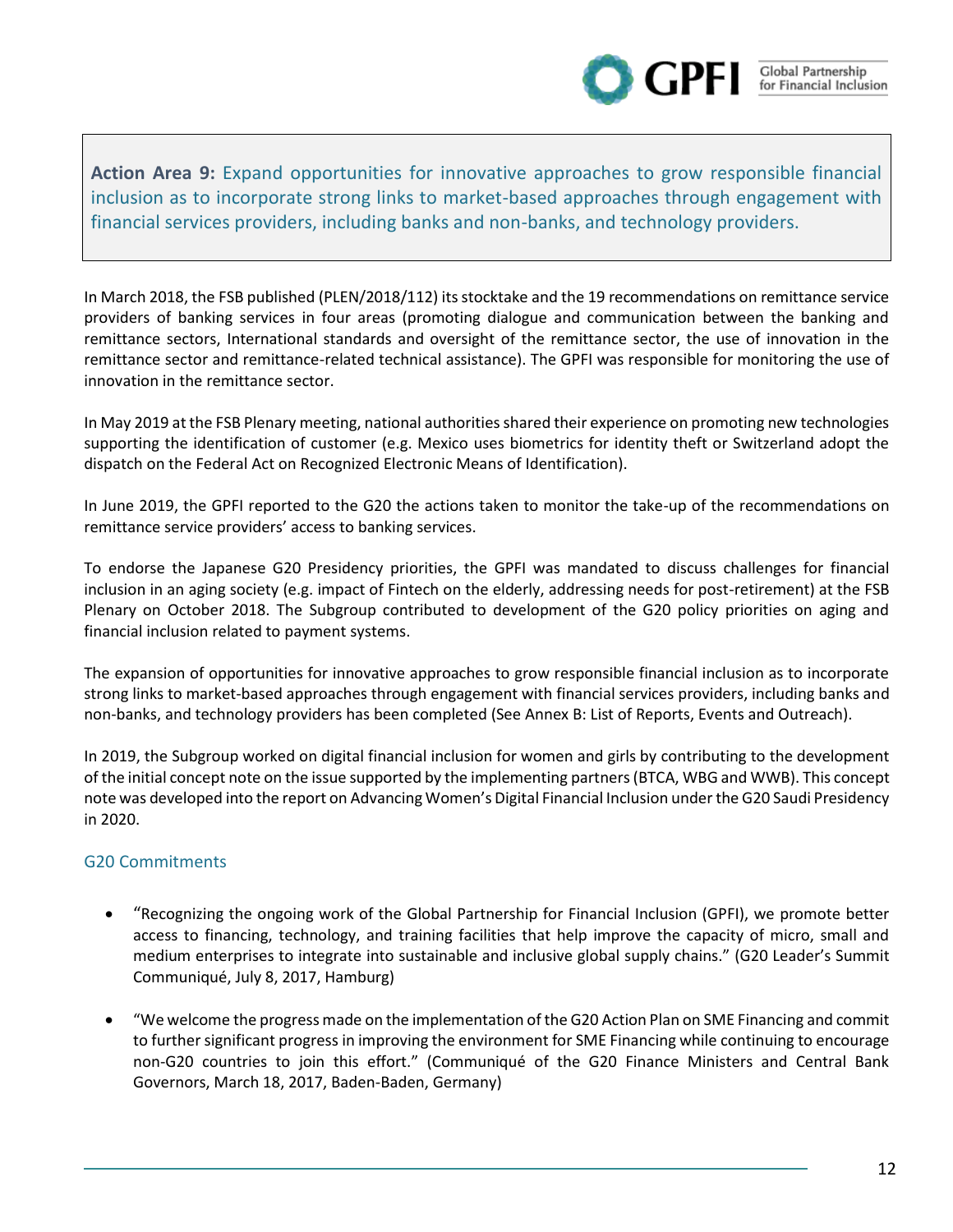

- "We have conducted a first self-assessment of our framework conditions for SME Financing in line with the G20 Action Plan on SME Financing that shall be updated bi-annually and remain committed to further significant progress in improving the environment for SME Financing." (Hamburg Action Plan, July 8, 2017, Germany)
- "We support the work of the GPFI to advance financial inclusion for particularly underserved and vulnerable segments of society, including women, youth and forcibly displaced persons. We look forward to the GPFI Policy Paper to be finalized in 2017 and ask the GPFI to develop a roadmap for sustainable and responsible financial inclusion of forcibly displaced persons." (Hamburg Action Plan, July 8, 2017, Germany)
- "To maximize the benefits of digitalization and emerging technologies for innovative growth and productivity, we will promote measures to boost micro, small and medium enterprises and entrepreneurs, bridge the digital gender divide and further digital inclusion, support consumer protection, and improve digital government, digital infrastructure and measurement of the digital economy." (G20 Leaders' Declaration, December 1, 2018, Buenos Aires, Argentina)
- "We reaffirm the importance of bridging the digital divide and fostering the adoption of digitalization among micro, small and medium enterprises (MSMEs) and all individuals, particularly vulnerable groups." (G20 Osaka Leaders' Declaration, June 29, 2019, Osaka, Japan)
- "To strengthen financial inclusion in the aging society, we endorse the G20 Fukuoka Policy Priorities on Aging and Financial Inclusion." (G20 Osaka Leaders' Declaration, June 29, 2019, Osaka, Japan)
- "To harness the opportunities from digital technologies to advance financial inclusion, we endorse the G20 High-level Policy Guidelines on Digital Financial Inclusion for Youth, Women, and SMEs prepared by the Global Partnership for Financial Inclusion (GPFI). We welcome the steps taken by the GPFI to complete the final streamlining activities outlined in the "GPFI Work Program and Structure: A Roadmap to 2020", including the Financial Inclusion Action Plan and the Terms of Reference update." (Communiqué of the G20 Finance Ministers & Central Bank Governors Meeting, July 18, 2020, Riyadh, Saudi Arabia)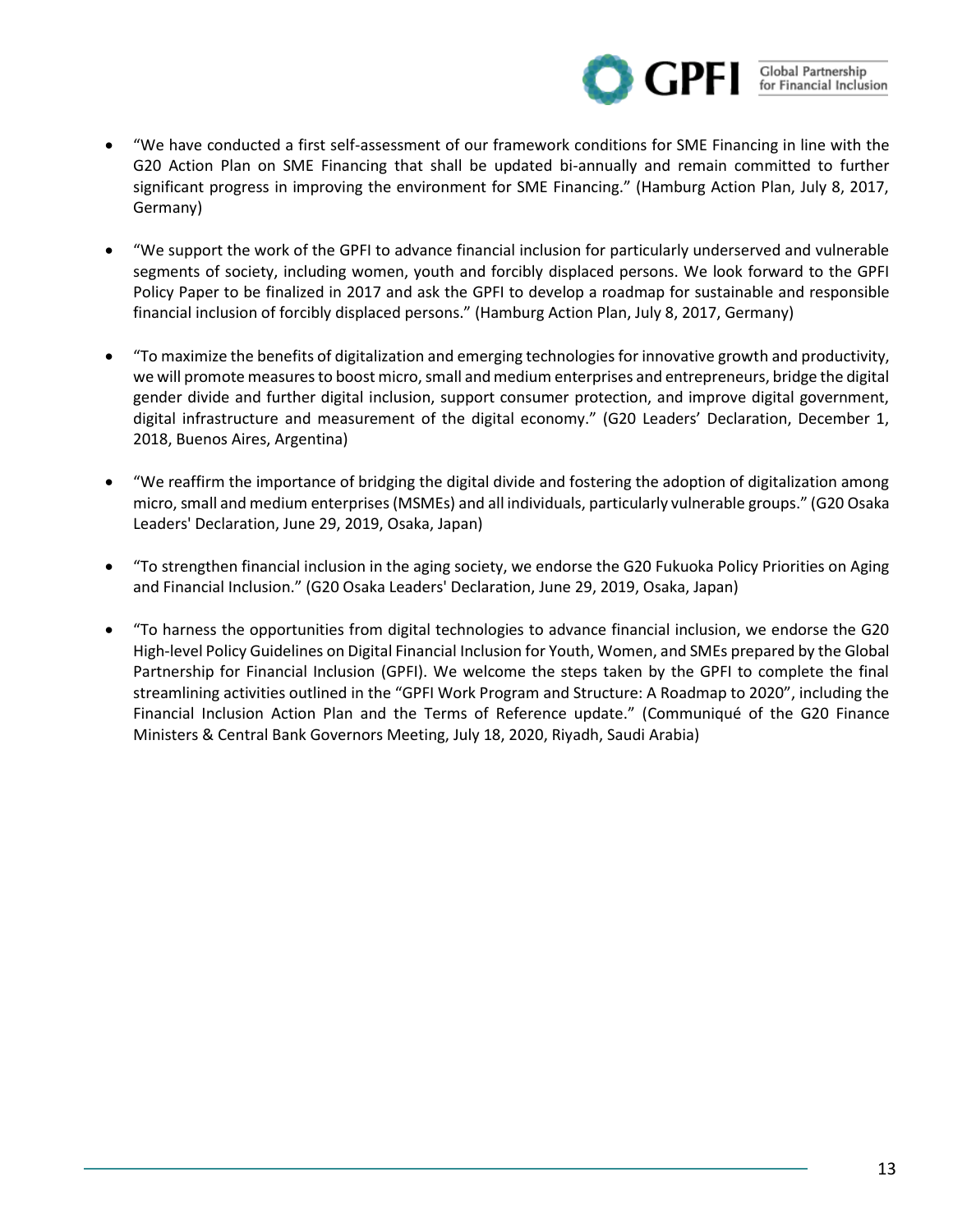

# **IV.THE GPFI'S CONTRIBUTION TO THE SDGS**

The *G20 Action Plan on the 2030 Agenda for Sustainable Development* was endorsed by G20 Leaders in 2016. The 2030 Agenda does not include a stand-alone SDG on financial inclusion but views financial inclusion as a key enabler for achieving sustainable development worldwide.

## Small and Medium-Sized Enterprise Finance Subgroup

## **SDG 1: End poverty in all its forms everywhere**

*1.4 By 2030, ensure that all men and women, in particular the poor and the vulnerable, have equal rights to economic resources, as well as access to basic services, ownership and control over land and other forms of property, inheritance, natural resources, appropriate new technology and financial services, including microfinance.*

Building on the 2017 GPFI Policy Paper on Financial Inclusion of Forcibly Displaced Persons (FDPs) – Priorities for G20 *Action,* the work of the GPFI Temporary Steering Committee on Financial Inclusion of FDPs contributed to this target through its work on the *Roadmap to the Sustainable and Responsible Financial Inclusion of Forcibly Displaced Persons*. It underscores the importance of access to finance for FDPs as well as FDP-owned enterprises to stimulate inclusive and sustainable economic development.

### **SDG 2: End hunger, achieve food security and improved nutrition and promote sustainable agriculture**

*2.3 By 2030, double the agricultural productivity and incomes of small-scale food producers, in particular women, indigenous peoples, family farmers, pastoralists and fishers, including through secure and equal access to land, other productive resources and inputs, knowledge, financial services, markets and opportunities for value addition and nonfarm employment.*

Through its Climate Smart Financing for Rural MSMEs: Enabling Policy Frameworks, the SME Finance Subgroup outlined how policy can promote financing and investment for building the resilience of rural MSMEs, who are vital to the health of the rural economy and global food security.

## **SDG 8: Promote sustained, inclusive and sustainable economic growth, full and productive employment and decent work for all**

*8.3 Promote development-oriented policies that support productive activities, decent job creation, entrepreneurship, creativity and innovation, and encourage the formalization and growth of micro-, small- and medium-sized enterprises, including through access to financial services.*

Strengthening SMEs in global value chains (GVCs) was highlighted as a G20 goal at the Hangzhou Summit in 2016, where G20 leaders reaffirmed their intention to support the development of SMEs and linkages to GVCs. Under its Presidency in 2017, Germany further underscored the importance of SME finance in sustainable GVCs by further aligning this agenda with the G20's Sustainability Development Goals (SDGs), and by emphasizing the need for companies to adhere to basic labor, social and environmental standards.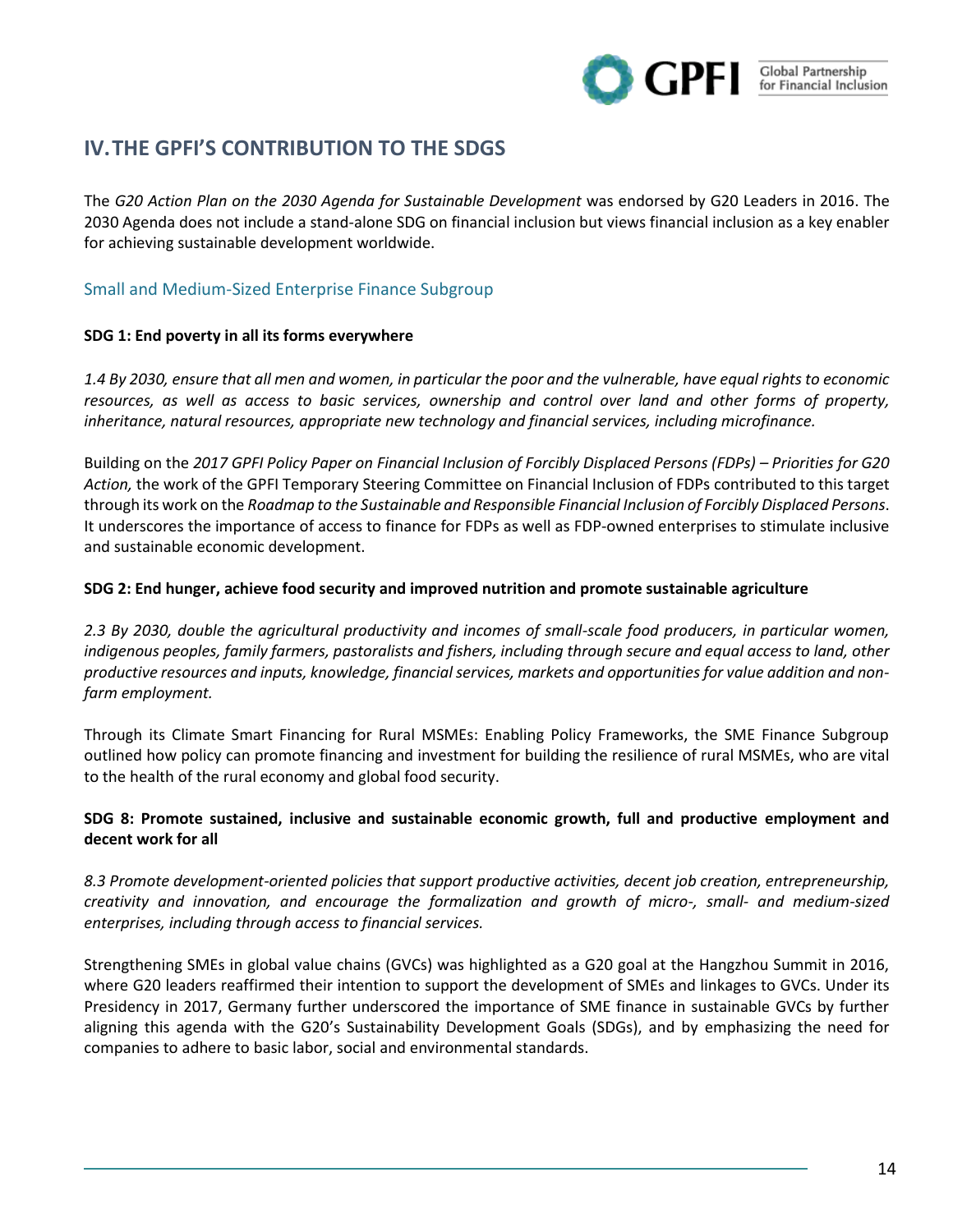

In addition to this specific deliverable, all the work of the SME Finance Subgroup under the 2017 FIAP, especially the *G20 Action Plan on SME Financing: Credit Infrastructure Country Self-Assessment Consolidated Report (2017)* and *G20*  Action Plan on SME Financing: Self-Assessment Consolidated Progress Report 2019 contributed to the SDG 8, as SMEs access to financial services contributes to economic growth, stability, and employment.

#### **SDG 12: Ensure sustainable consumption and production patterns**

*12.6 Encourage companies, especially large and transnational companies, to adopt sustainable practices and to integrate sustainability information into their reporting cycle*

Financing for SMEs in Global Value Chains examined the rise of sustainability standards and the challenges and opportunities they pose for SMEs. A lack of financing was found to limit the ability of SMEs to meet these standards and realize their potential to spur growth, employment and innovation. The GPFI provided policy recommendations for various stakeholders to develop new financing models to support sustainability-oriented SMEs in GVCs.

## Regulation and Standard-Setting Bodies Subgroup

#### **SDG 1: End poverty in all its forms everywhere**

*1.4 Ensure that all men and women, in particular the poor and the vulnerable, have equal rights to economic resources, as well as access to basic services, ownership and control over land and other forms of property, inheritance, natural resources, appropriate new technology and financial services, including microfinance.*

GPFI engagement with the SSBs has been a major driver in the embrace of financial inclusion as a policy goal alongside financial stability, integrity and protection.

The consistent integration of financial inclusion considerations in the work of the SSBs was confirmed under the 2017 – 2020 FIAP. Now, references to financial inclusion are found frequently in the work of the SSBs. The BIS General Manager has proven to be a powerful advocate: "Financial inclusion is the gateway to increased prosperity", Individual SSBs reflect ever increasing attention to financial inclusion. The GPFI can be proud of its major contribution to this process of integrating financial inclusion considerations in the work of the global standard-setting bodies and the BIS more broadly.

#### **SDG 10: Reduce inequality within and among countries**

By lowering costs for remittance transfers more money reaches the recipients which they can spend for education, health, consumption and investments – and in the end reduces inequalities.

*10.5 Improve the regulation and monitoring of global financial markets and institutions and strengthen the implementation of such regulations.*

The work of SSBs has integrated financial inclusion concerns in global regulatory, supervisory, and oversight standards, including in relation to cross-border payments.

10.6 Ensure enhanced representation and voice for developing countries in decision-making in global international *economic and financial institutions in order to deliver more effective, credible, accountable and legitimate institutions.*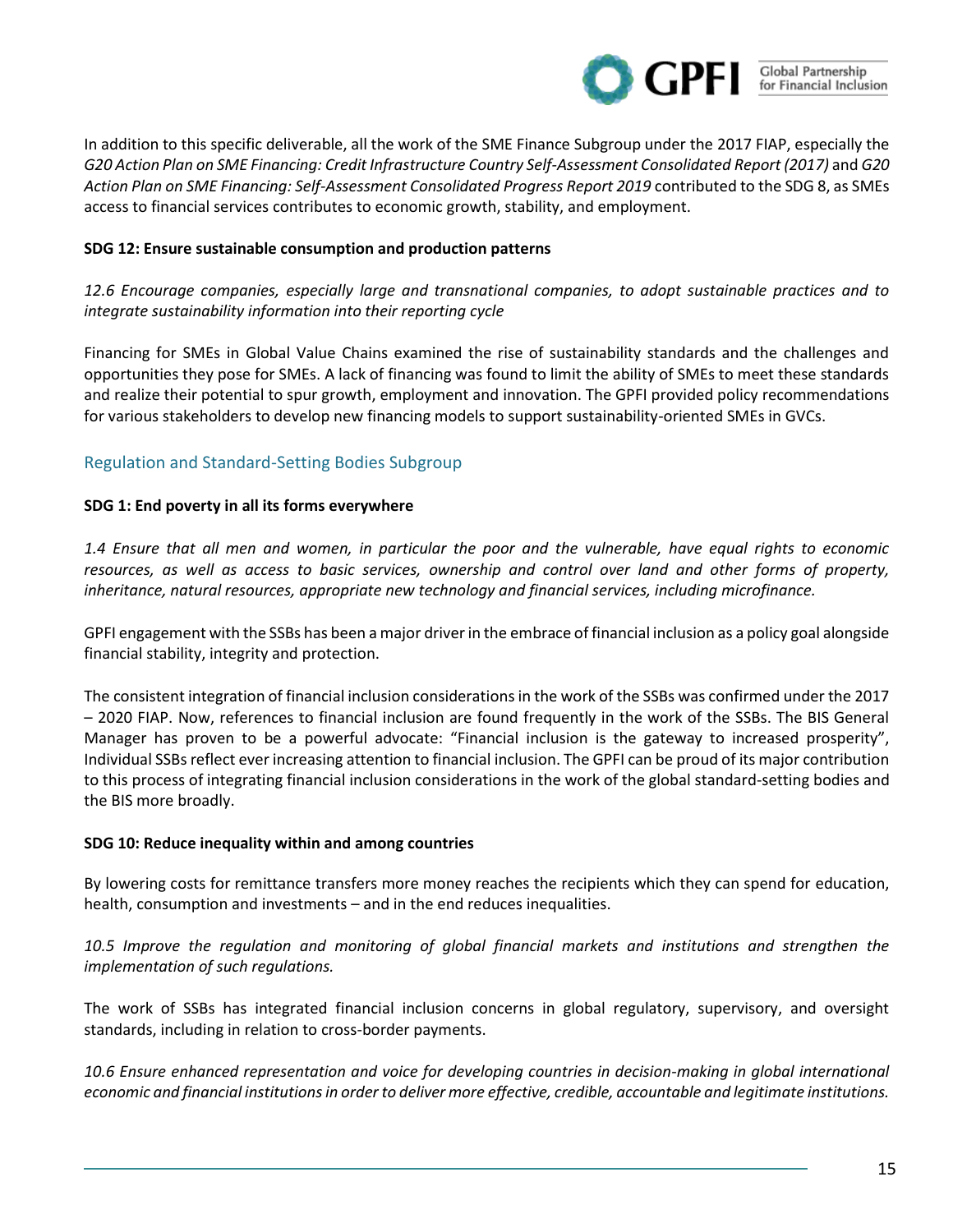

The GPFI has contributed to the work of the Basel Consultative Group of the Basel Committee on Banking Supervision, which brings in the voices of emerging market and developing economies in themes of relevance to global standardsetting.

## Financial Consumer Protection and Financial Literacy Subgroup

The FCPFL Subgroup encourages and support efforts to improve financial education, increase financial literacy, and promote effective consumer protection measures for the poor, such as data collection, development of recommendations and targeted initiatives for vulnerable groups, including women, youth, migrants, the elderly, people living in rural and remote areas, and forcibly displaced persons.

#### **1. Universality**

The FCPFL Subgroup identified best practices in consumer protection and financial education policies applicable to G20 and non G20 countries, as well as the minimum standards for data protection through its key deliverables.

#### **2. Integrated and cross-sectoral financial inclusion approaches and activities**

The Subgroup created synergies with private, public and NGO sectors to support sound financial consumer protection practices and encourage financial literacy through data, joint events and initiatives.

### **3. Transformative multi-stakeholder partnerships**

The Subgroup, in collaboration with its Implementing and Affiliated Partners, provided direct inputs to other GPFI Subgroups considering policy options affecting consumers and MSMEs in consumer financial markets (such as payment services). The Subgroup also coordinated with various multilateral organizations, including the G20/OECD Task Force on financial consumer protection.

### Markets and Payment Systems Subgroup

### **SDG 10: Reduce inequality within and among countries**

*10c.By 2030, reduce to less than 3 percent the transaction costs of migrant remittances and eliminate remittance corridors with costs higher than 5 per cent.* 

**The MPSS work has contributed to this target through G20 members implementing a wide range of measures in support of the reduction of cost of sending remittances. Measures have been appropriate to each member's circumstances and the needs of different remittance corridors:** 

- Price comparison websites.
- Consultative forums and events.
- Improvements to financial infrastructure.
- Initiatives to address structural issues in receiving countries.
- Promoting access to technologically-enabled remittance services.
- Studies into solutions for particular corridors, and new legal frameworks and regulatory reforms.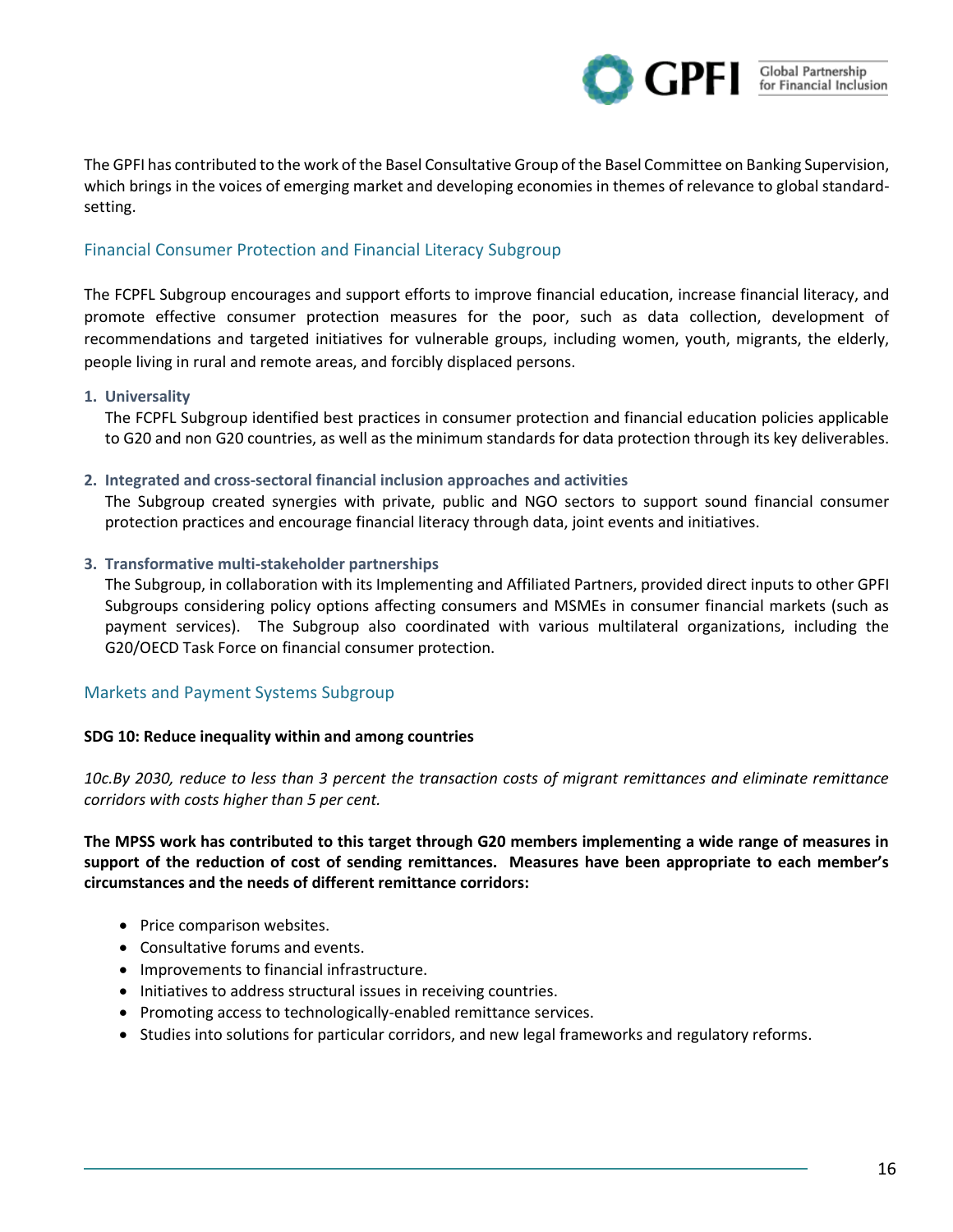

The MPSS also established and managed annual progress reports and biannual updates of G20- Members National Remittance Plans. The average transaction costs of migrant remittances has shown a modest decrease but still requires ongoing work.

#### **SDG 5: Achieve gender equality and empower all women and girls**

*5a – Undertake reforms to give women equal rights, to economic resources, as well as access to ownership and control over land and other forms of property, financial services, inheritance and natural resources, in accordance with national laws.*

The MPSS worked on digital financial inclusion for women and girls through contributing to the development of the initial concept note aimed at identifying barriers and solutions to address the gender gap in financial inclusion.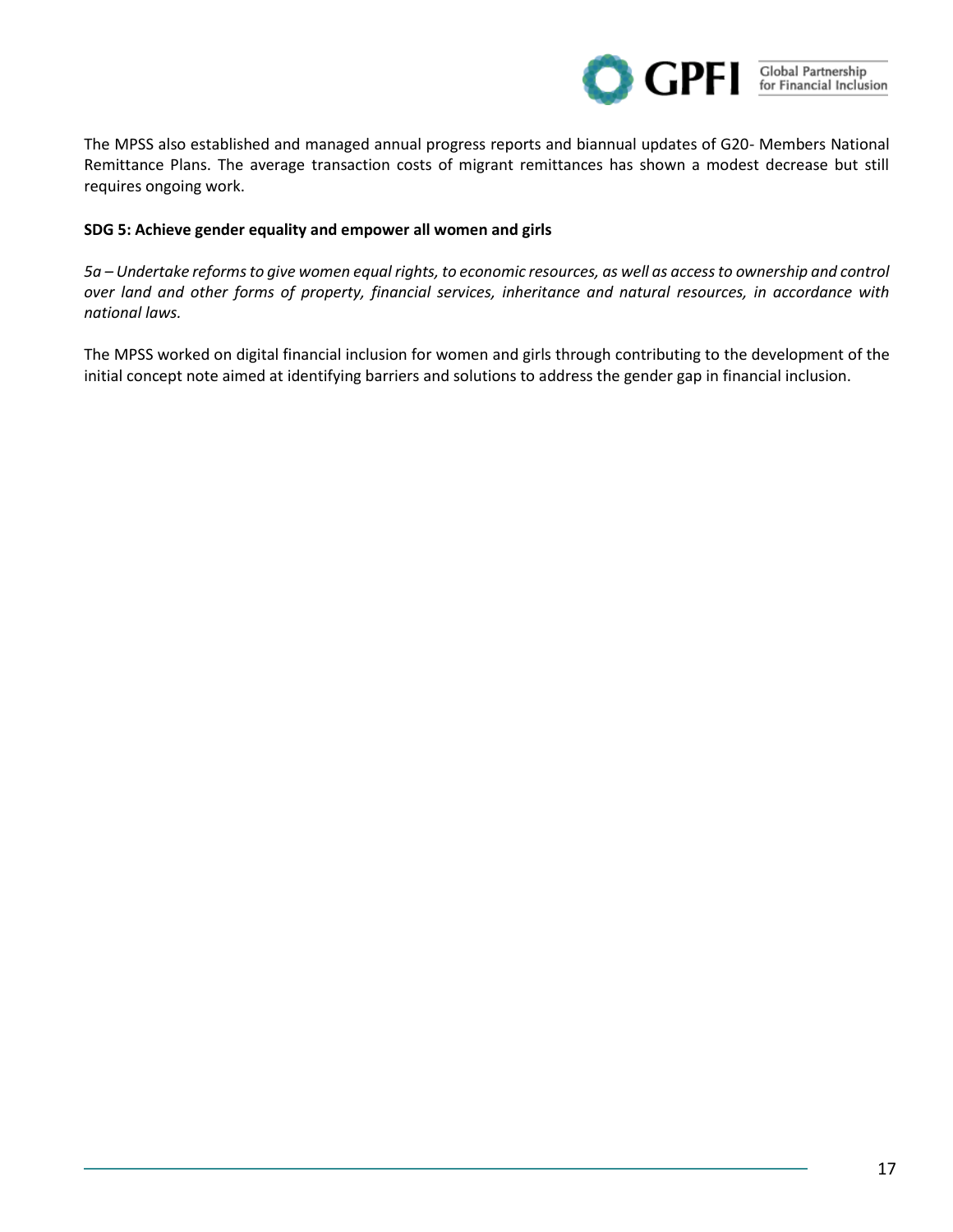

# **ANNEX A: G20 FINANCIAL INCLUSION COMMITMENTS**

## **The Hamburg Summit, July 7-8, 2017**

## *Leaders' Declaration*

- Recognising the ongoing work of the Global Partnership for Financial Inclusion (GPFI), we promote better access to financing, technology, and training facilities that help improve the capacity of micro, small and medium enterprises to integrate into sustainable and inclusive global supply chains.
- Recognising the importance of financial inclusion as a multiplier for poverty eradication, job creation, gender equality, and women's empowerment, we support the ongoing work of the Global Partnership for Financial Inclusion and welcome the 2017 G20 Financial Inclusion Action Plan.

### *Agreed documents*

- [2017 Progress Report to the G20 Leaders](https://www.gpfi.org/sites/gpfi/files/documents/Final%20GPFI%20Progress%20Report%20to%20the%20G20%20Leaders%20endorsed.pdf)
- G20 Hamburg Action Plan

#### *Finance Ministers and Central Bank Governors, March 2017*

- We support the work of the Global Partnership for Financial Inclusion (GPFI) to advance financial inclusion, especially of vulnerable groups, and Small and Medium-sized Enterprises' (SMEs) participation in sustainable global value chains. We encourage an adequate coverage of opportunities and challenges of digital financial inclusion in the updated G20 Financial Inclusion Action Plan. We encourage G20 and non-G20 countries to take steps to implement the G20 High- Level Principles for Digital Financial Inclusion. We emphasise the importance of enhancing financial literacy and consumer protection given the sophistication of financial markets and increased access to financial products in a digital world and welcome related OECD/INFE work. We welcome the progress made on the implementation of the G20 Action Plan on SME Financing and commit to further significant progress in improving the environment for SME Financing while continuing to encourage non-G20 countries to join this effort.
- We welcome the progress report and the 2017 work plan under the FSB-coordinated action plan to assess and address the decline in correspondent banking, so as to support remittances, financial inclusion, trade and openness.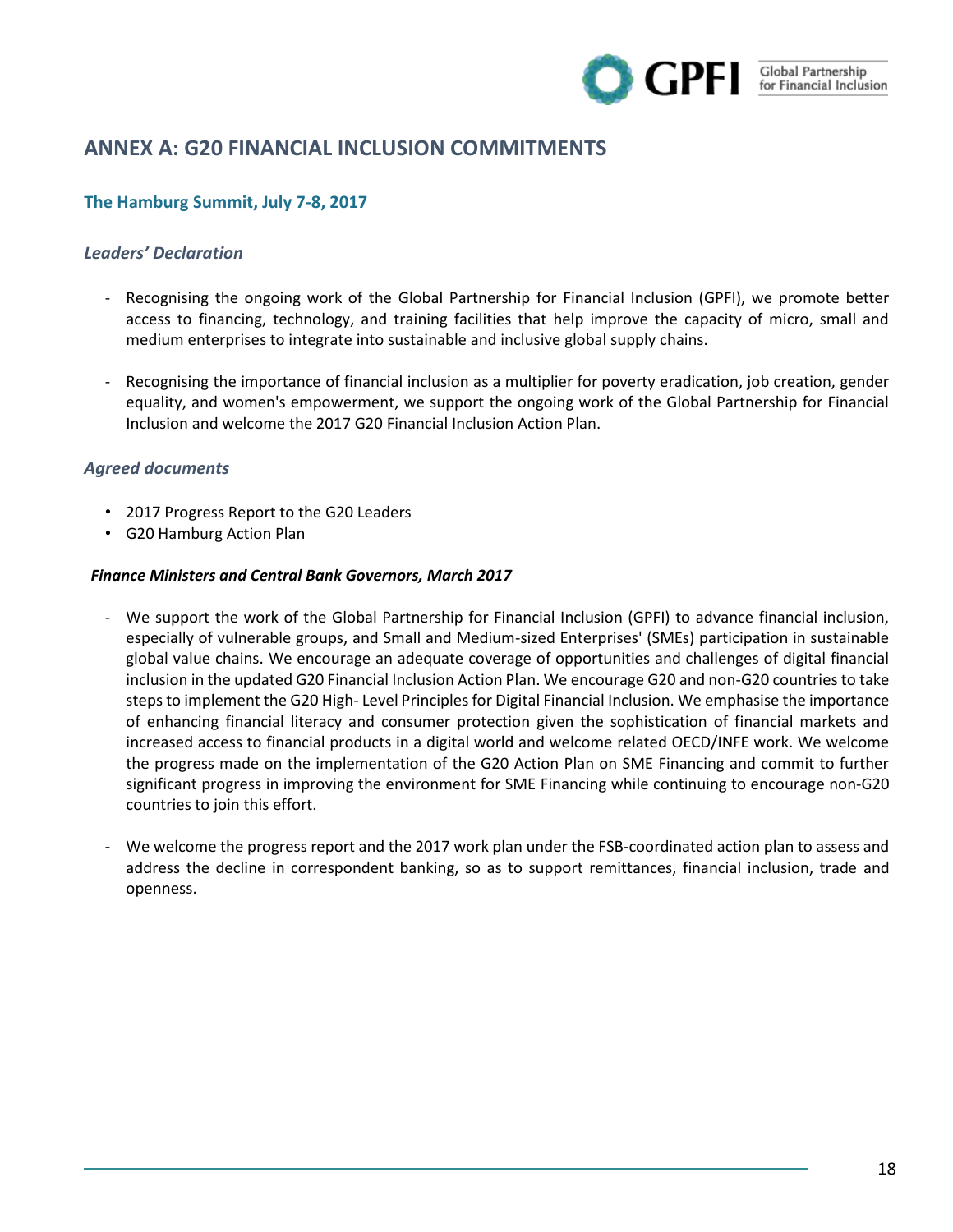

### **The Buenos Aires Summit, November 30-December 1, 2018**

## *Leaders' Declaration*

- Mobilizing sustainable finance and strengthening financial inclusion are important for global growth. We welcome the Sustainable Finance Synthesis Report 2018, which presents voluntary options to support deployment of sustainable private capital. We endorse the G20 Financial Inclusion Policy Guide, which provides voluntary policy recommendations to facilitate digital financial services, taking into account country contexts and the Global Partnership for Financial Inclusion Roadmap which outlines a process to streamline its work program and structure.

## *Agreed documents*

- G20 Policy Guide: [Digitization and Informality: Harnessing Digital Financial Inclusion for Individuals and MSMEs](http://www.g20.utoronto.ca/2018/g20_policy_guide_-_digitization_informality.pdf)  [in the Informal Economy](http://www.g20.utoronto.ca/2018/g20_policy_guide_-_digitization_informality.pdf)
- [GPFI Work Program and Structure: A Roadmap to 2020](http://www.g20.utoronto.ca/2018/gpfi_work_program_and_structure_-_a_roadmap_to_2020.pdf)
- [2018 Update to Leaders on Progress Towards the G20 Remittance Target](http://www.g20.utoronto.ca/2018/2018_update_to_leaders_on_progress_towards_the_g20_remittance_target.pdf)
- [2018 Progress Report to the G20 Leaders](http://www.g20.utoronto.ca/2018/2018_progress_report_to_the_g20_leaders.pdf)
- Buenos Aires Action Plan

### *Finance Ministers and Central Bank Governors, July 2018*

- Mobilising sustainable finance and strengthening financial inclusion are important for global growth. We welcome the G20 Sustainable Finance Synthesis Report 2018 which presents voluntary options to support deployment of sustainable private capital. We endorse the G20 Financial Inclusion Policy Guide on Digitisation and Informality, which provides voluntary policy recommendations to facilitate digital financial services, taking into account country contexts. While significant progress has been made to lift financial inclusion through the Global Partnership for Financial Inclusion, we ask that it streamlines its work program and structure so it continues to support economic growth, financial stability and reducing inequality.
- We look forward to the report by the FSB on policy development under its action plan to assess and address the decline in correspondent banking relationships by the 2018 Leaders' Summit. To ensure the GPFI continues to make a positive contribution to financial inclusion, we ask that it considers where its work could be rationalised and prioritised. We also ask the GPFI to consider its current structure with a view to more closely aligning it with other working arrangements in the G20 finance track. This includes combining the work of the four GPFI subgroups into one working group, appointment of working group co-chairs and changing its membership arrangements. We expect the GPFI to provide a roadmap by the Leaders' Summit in December on the path to achieving the requested changes in 2020.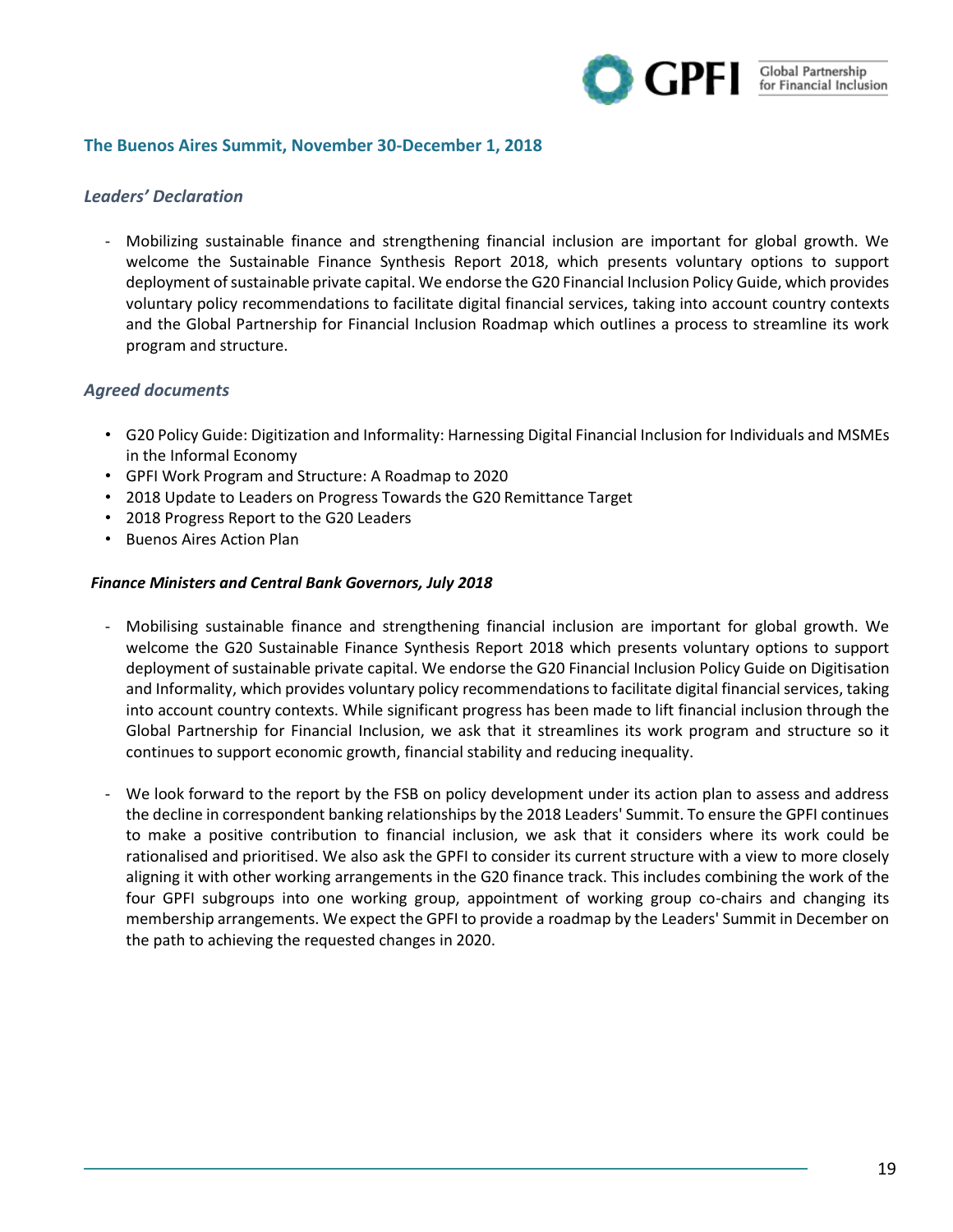

## **The Osaka Summit, June 29, 2019**

## *Leaders' Declaration*

- Demographic changes, including population aging, pose challenges and opportunities for all G20 members, and these changes will require policy actions that span fiscal, monetary, financial, labour market and other structural policies. To strengthen financial inclusion in the aging society, we endorse the G20 Fukuoka Policy Priorities on Aging and Financial Inclusion.

## *Agreed documents*

- G20 Fukuoka Policy Priorities on Aging and Financial Inclusion
- Proposed Global Partnership for Financial Inclusion (GPFI) Work Program

### *Finance Ministers and Central Bank Governors, June 2019*

- Demographic changes, including population aging, pose challenges and opportunities for all G20 members. Given the complex nature of this agenda, we held a comprehensive discussion on aging-related issues at breakout sessions, which grouped countries according to their demographic profiles. Demographic changes will require policy actions that span fiscal, monetary, financial, and structural policies. In this regard, countries should consider, as relevant:
	- $\circ$  Further enhancing productivity and growth, including by investing in skills, and encouraging labor market participation in particular of women and older people and promoting elderly-friendly industries;
	- $\circ$  Enhancing the efficiency and effectiveness of public spending as well as a well-functioning and fiscally sustainable social safety net with due consideration to intra- and inter-generational equity;
	- $\circ$  Designing the tax system in an equitable and growth-friendly manner, so as to better respond to the challenges posed by aging;
	- $\circ$  Better understanding the implications of aging for monetary policy;
	- $\circ$  Assisting financial institutions to make any needed adjustments to their business models and services;
	- o Managing the cross-border implications of demographic changes, such as capital and migratory flows.

To strengthen financial inclusion in the aging society, we endorse the G20 Fukuoka Policy Priorities on Aging and Financial Inclusion, prepared by the Global Partnership for Financial Inclusion (GPFI) and OECD. We endorse the Proposed GPFI Work Program, and ask the GPFI to streamline its structure based on the Roadmap to 2020.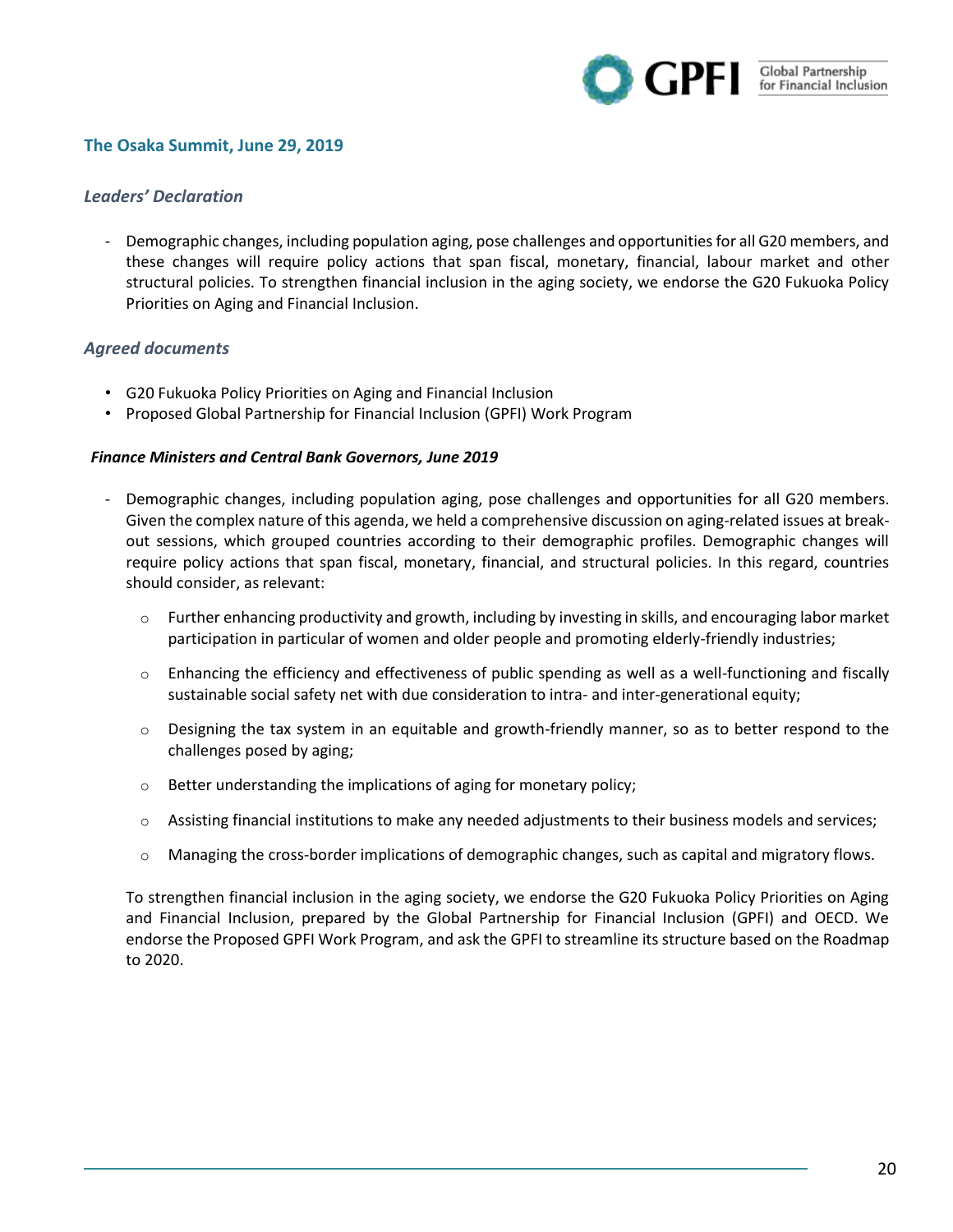

#### **[Road to the 2020 Riyadh Summit,](http://www.g20.utoronto.ca/2020/2020-road.html) November 21-22, 2020**

#### *Finance Ministers and Central Bank Governors, February 2020*

- We support the Global Partnership for Financial Inclusion (GPFI)'s emphasis on digital financial inclusion of underserved groups, especially women and youth, and small and medium-sized enterprises (SMEs). We welcome the progress on streamlining the GPFI work program and structure and ask the GPFI to update its Terms of Reference as per the endorsed "A Roadmap to 2020".

#### *Finance Ministers and Central Bank Governors, April 2020*

- We commit to promote financial inclusion by maintaining accessible and affordable financial products and services through conventional and responsible digital means while ensuring financial consumer protection.

#### *Finance Ministers and Central Bank Governors, July 2020*

- To harness the opportunities from digital technologies to advance financial inclusion, we endorse the G20 Highlevel Policy Guidelines on Digital Financial Inclusion for Youth, Women, and SMEs prepared by the Global Partnership for Financial Inclusion (GPFI). We welcome the steps taken by the GPFI to complete the final streamlining activities outlined in the "GPFI Work Program and Structure: A Roadmap to 2020", including the Financial Inclusion Action Plan and the Terms of Reference update.

#### *Agreed documents*

- [High-Level Policy Guidelines on Digital Financial Inclusion for Youth, Women, and SMEs](https://www.gpfi.org/sites/gpfi/files/saudiG20_youth_women_SME.pdf)
- [Advancing the Digital Financial Inclusion of Youth](https://www.gpfi.org/sites/gpfi/files/saudiG20_digitalyouth.pdf)
- [Advancing Women's Digital Financial Inclusion](https://www.gpfi.org/sites/gpfi/files/sites/default/files/saudig20_women.pdf)
- [Promoting Digital and Innovative SME Financing](https://www.gpfi.org/sites/gpfi/files/saudi_digitalSME.pdf)

#### *Finance Ministers and Central Bank Governors, October 2020*

#### *Documents to be submitted for FMCBG*

- G20 Financial Inclusion Action Plan Progress Report 2017-2020
- G20 2020 Financial Inclusion Action Plan
- GPFI Terms of Reference 2020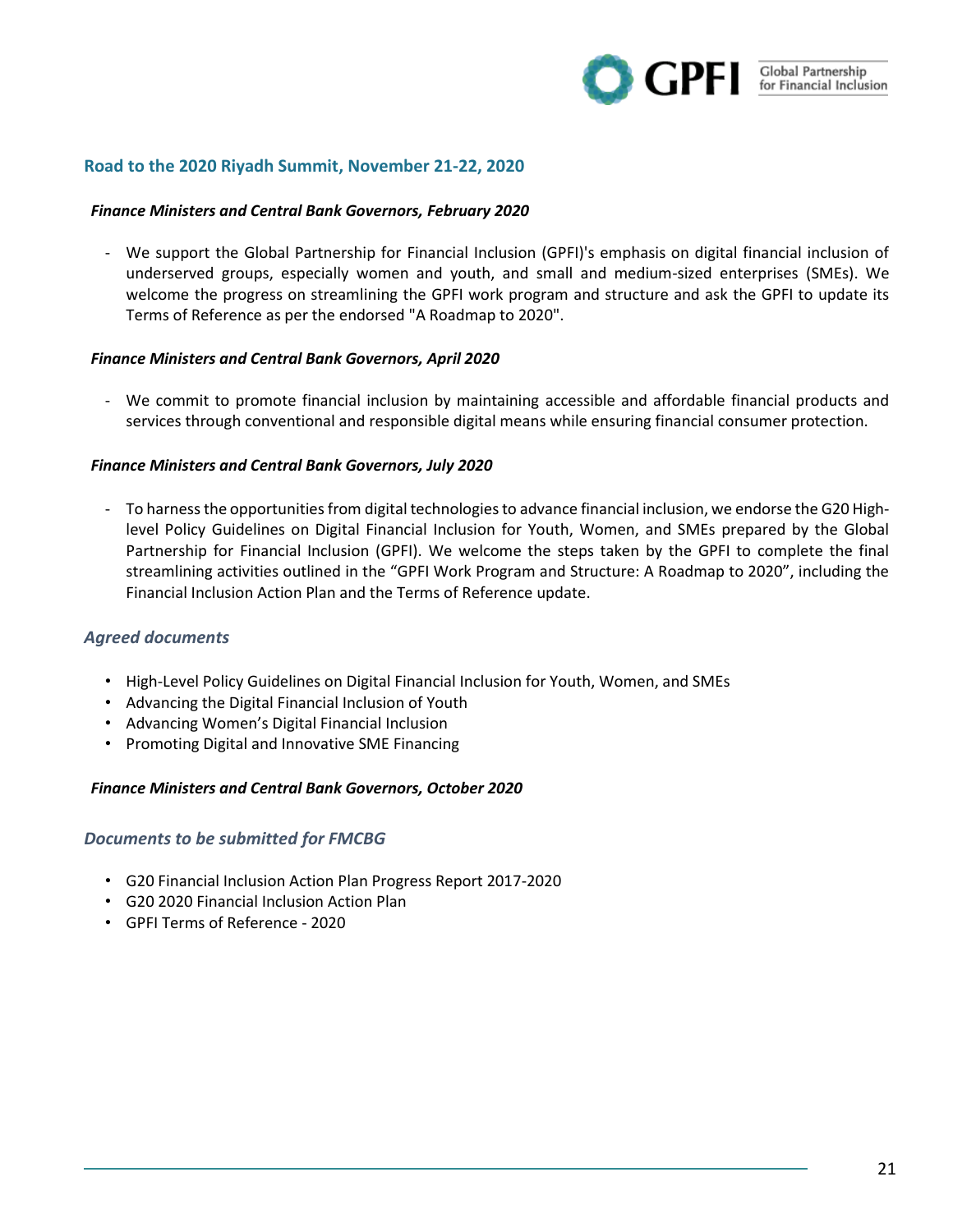

# **Annex B: List of Reports, Events and Outreach**

## **Overarching Reports**

- GPFI Policy Paper Financial Inclusion of Forcibly Displaced Persons, November 2017
- G20 Digital Identity Onboarding, July 2018
- [G20 Fukuoka Policy Priorities on Aging and Financial Inclusion,](https://www.gpfi.org/sites/gpfi/files/documents/G20%20Fukuoka%20Policy%20Priorities%20on%20Aging%20and%20Financial%20Inclusion.pdf) June 2019
- [High-Level Policy Guidelines on Digital Financial Inclusion for Youth, Women, and SMEs, July](https://www.gpfi.org/sites/gpfi/files/saudiG20_youth_women_SME.pdf) 2020
- [Advancing the Digital Financial Inclusion of Youth, July](https://www.gpfi.org/sites/gpfi/files/saudiG20_digitalyouth.pdf) 2020
- [Advancing Women's Digital Financial Inclusion,](https://www.gpfi.org/sites/gpfi/files/sites/default/files/saudig20_women.pdf) July 2020
- [Promoting Digital and Innovative SME Financing, July](https://www.gpfi.org/sites/gpfi/files/saudi_digitalSME.pdf) 2020
- G20 Financial Inclusion Action Plan (FIAP) Progress Report 2017-2020, October 2020
- G20 2020 Financial Inclusion Action Plan, October 2020

## **SME Finance Reports**

- GPFI Policy Paper: Climate Smart Financing of Rural MSMEs, May 2017
- G20 Action Plan on SME Financing Implementation Framework: Credit Infrastructure Country Self-Assessment Consolidated Report, June 2017
- GPFI Report Alternative Data Transforming SME Finance, June 2017
- Financing for SMEs in Sustainable Global Value Chains, October 2017
- Use of Alternative Data to Enhance Credit Reporting to Enable Access to Digital Financial Services by Individuals and SMEs operating in the Informal Economy. Guidance Note, June 2018
- Policy Guide- Digitization and Informality: Harnessing Digital Financial Inclusion for Individuals and MSMEs in the Informal Economy, July 2018
- G20 Action Plan on SME Financing: Self-Assessment Consolidated Progress Report, 2019 (issued under the G20 Saudi Presidency in 2020)
- Stocktaking Report: Data enhancement and coordination in SME Finance, 2018 (issued under the G20 Saudi Presidency in 2020)
- Unlocking Finance for Youth Entrepreneurs: Evidence from a Global Stocktaking, 2019 (issued under the G20 Saudi Presidency in 2020)

## **Financial Consumer Protection and Financial Literacy Reports**

- [G20/OECD INFE Ensuring financial education and consumer protection for all in the digital age,](https://www.gpfi.org/sites/gpfi/files/documents/09%20G20-OECD-INFE-Report-Financial-Education-Consumer-Protection-Digital-Age.pdf) April 2017
- The G20 Financial Inclusion Policy Guide, July 2018
- Data Protection and Privacy for Alternative Data, July 2018
- [G20/OECD Policy Note on Financial Consumer Protection in the Digital Age,](https://www.oecd.org/daf/fin/financial-education/G20-OECD-Policy-Guidance-Financial-Consumer-Protection-Digital-Age-2018.pdf) July 2018
- [G20/OECD Policy Note on Digitalisation and Financial Literacy,](http://www.oecd.org/finance/G20-OECD-INFE-Policy-Guidance-Digitalisation-Financial-Literacy-2018.pdf) July 2018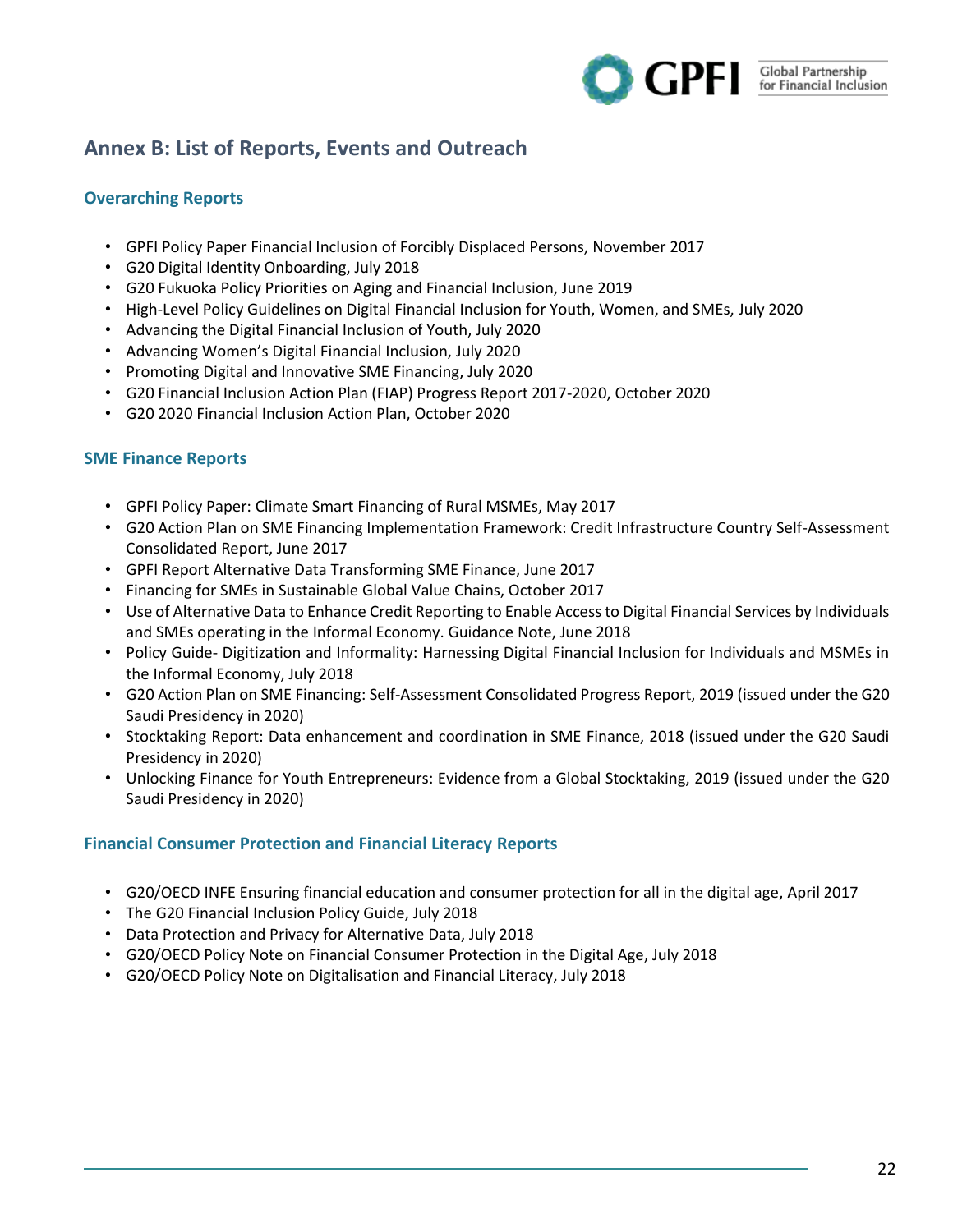

## **Markets and Payment Systems Reports**

- GPFI Guidance Note on Building Inclusive Digital Payment Ecosystems, July 2017
- Achieving Development and Acceptance of an Open and Inclusive Digital Payments Infrastructure, July 2018
- Concept Note and Outline for GPFI Report on Advancing Women's Economic Participation: How Digital Financial Solutions Can Bring More Women into the Global Economy, October 2019

### **Other Publications**

• [GPFI Statement on COVID-19 Response, June](https://www.gpfi.org/sites/gpfi/files/sites/default/files/covid%20statement.pdf) 2020

#### **GPFI Events**

- GPFI Plenary Meeting and Workshop, Wiesbaden Germany, 23-24 January 2017
- [GPFI Workshop on Climate smart financing for rural MSMEs,](https://www.gpfi.org/sites/default/files/events/Invitation%20Climate%20smart%20financing%20for%20MSMEs.pdf) Frankfurt am Main Germany, 23 February 2017
- G20 Workshop on SME Finance, Frankfurt am Main Germany, 24 February 2017
- GPFI/AFI High-Level Forum on Financial Inclusion of Forcibly Displaced Persons, Berlin Germany, 26 April 2017
- GPFI Forum, Berlin Germany, 2-3 May 2017
- GPFI Plenary Meeting, Berlin Germany, 4 May 2017
- GPFI Plenary Meeting, Washington D.C. USA, 12 October 2017
- Global SME Finance Forum meeting, Berlin, 1-3 November 2017
- GPFI Plenary Meeting and Workshop, Buenos Aires Argentina, 6-7 February 2018
- Africa SME Finance Forum meeting, Nairobi, 15-16 May 2018
- GPFI Plenary Meeting, Riyadh Saudi Arabia, 2 July 2018
- GPFI Forum, Riyadh Saudi Arabia, 3-4 July 2018
- GPFI High-Level Forum on the Financial Inclusion of Forcibly Displaced Persons (FDPs), The Hague Netherlands, 10-11 September 2018
- GPFI Plenary Meeting, Basel Switzerland, 24 October 2018
- Fourth FSI-GPFI conference on standard-setting bodies and innovative financial inclusion: implications of fintech and other regulatory and supervisory developments, Basel, 25-26 October 2018
- Global SME Finance Forum meeting, Madrid, 5-7 November 2018
- GPFI Plenary Meeting, Paris France, 28-29 March 2019
- GPFI Plenary Meeting, Tokyo Japan, 6 June 2019
- GPFI Forum, Tokyo Japan, 7 June 2019
- Global SME Finance Forum meeting, Amsterdam, 7-9 October 2019
- GPFI Informal Meeting, Washington D.C. USA, 21 October 2019
- GPFI Seminar, Riyadh Saudi Arabia, 22 January 2020
- GPFI Plenary Meeting, Riyadh Saudi Arabia, 23-24 January 2020
- GPFI Plenary Meeting, Riyadh Saudi Arabia, 25-26 June 2020 (Virtual)
- GPFI Plenary Meeting, Riyadh Saudi Arabia, 2 October 2020 (Virtual)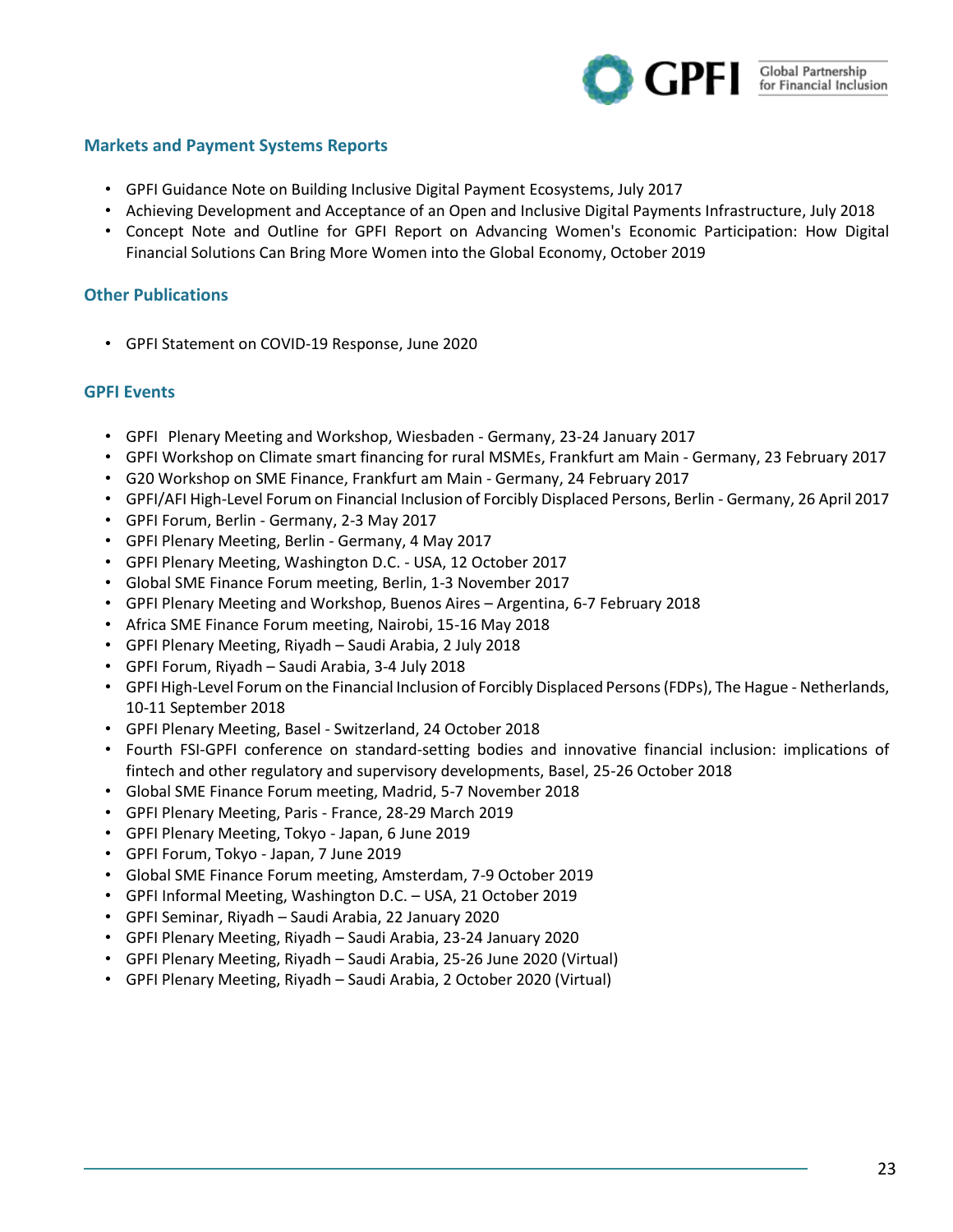

# **ANNEX C: OVERVIEW OF ACHIEVEMENTS IN THE ACTION AREAS**

| <b>AREAS</b>                                                                                                                                                                                                                                                                                                                                                                                                                                                              | <b>EXPECTED RESULTS</b>                                                                                                                                                                                                     | DETAILS OF DELIVERABLES AND ACTIVITIES COMPLETED INCLUDING<br>RELEVANCE TO SDGS AND CROSS- CUTTING ISSUES SPECIFIED                                                                                                                                                                                                                                                                                                                                                                                                                                                                                                                                                                                                                                                                                                                                                                                                                                                                                                                                                                                                                                                |
|---------------------------------------------------------------------------------------------------------------------------------------------------------------------------------------------------------------------------------------------------------------------------------------------------------------------------------------------------------------------------------------------------------------------------------------------------------------------------|-----------------------------------------------------------------------------------------------------------------------------------------------------------------------------------------------------------------------------|--------------------------------------------------------------------------------------------------------------------------------------------------------------------------------------------------------------------------------------------------------------------------------------------------------------------------------------------------------------------------------------------------------------------------------------------------------------------------------------------------------------------------------------------------------------------------------------------------------------------------------------------------------------------------------------------------------------------------------------------------------------------------------------------------------------------------------------------------------------------------------------------------------------------------------------------------------------------------------------------------------------------------------------------------------------------------------------------------------------------------------------------------------------------|
| <b>SME FINANCE</b>                                                                                                                                                                                                                                                                                                                                                                                                                                                        |                                                                                                                                                                                                                             |                                                                                                                                                                                                                                                                                                                                                                                                                                                                                                                                                                                                                                                                                                                                                                                                                                                                                                                                                                                                                                                                                                                                                                    |
| 1.<br>Promote<br>national/global policy<br>reforms (and support<br>implementation<br>efforts) that facilitate<br>expansion<br>of<br>the<br>financial services to<br>SMEs in G20 and non-<br>G20 countries via the<br>Implementation of the<br>G20 Action Plan on<br><b>SME Financing, the G20</b><br><b>High Level Principles</b><br>for Digital Financial<br>Inclusion,<br>the<br>G20/OECD High Level<br><b>Principles</b><br><b>SME</b><br>on<br>Financing, and the SME | G20 and non-G20 countries have provided self-<br>the<br>Implementation<br>in<br>assessments<br>Framework of the G20 Action Plan on SME<br>Financing, and subsequently taken steps to<br>reform further in these areas.      | G20 Action Plan on SME Financing: Credit Infrastructure Country Self-Assessment<br>Consolidated Report, Baseline delivered in 2017.<br>G20 Action Plan on SME Financing: Self-Assessment Consolidated Progress Report<br>2019<br>The G20 Action Plan on SME Financing was endorsed by the Leaders in 2015 and the<br>respective Implementation Framework was endorsed in 2016. A baseline<br>benchmarking self-assessment report for all G20 countries has been conducted and<br>was endorsed in 2017. The report presented a baseline for each G20 country in the<br>areas of credit reporting systems, secured transactions and collateral registries and<br>insolvency regimes.<br>In 2019, "G20 Action Plan on SME Financing: Self-Assessment Consolidated Progress<br>Report 2019" has been prepared. The report measures progress achieved by the G20<br>countries in the three areas of credit infrastructure with a particular focus on SME<br>financing since the baseline benchmarking report in 2017. It was endorsed by the<br>GPFI members in January 2020, submitted to the FMCBGs in February 2020 and<br>published under the G20 Saudi Presidency. |
| Finance Compact via<br>leverage of the SME<br><b>Finance Forum.</b>                                                                                                                                                                                                                                                                                                                                                                                                       | G20 and non-G20 countries have initiated<br>further steps to implement the G20 High-Level<br>Principles for Digital Financial Inclusion in ways<br>that benefit SMEs (link to GPFI cross-cutting<br>issue 1: digitization). | Implementation - High-Level Principles for Digital Financial Inclusion: (also applicable<br>to Action Area 2)<br>GPFI Report on Alternative Data Transforming SME Finance (2017).                                                                                                                                                                                                                                                                                                                                                                                                                                                                                                                                                                                                                                                                                                                                                                                                                                                                                                                                                                                  |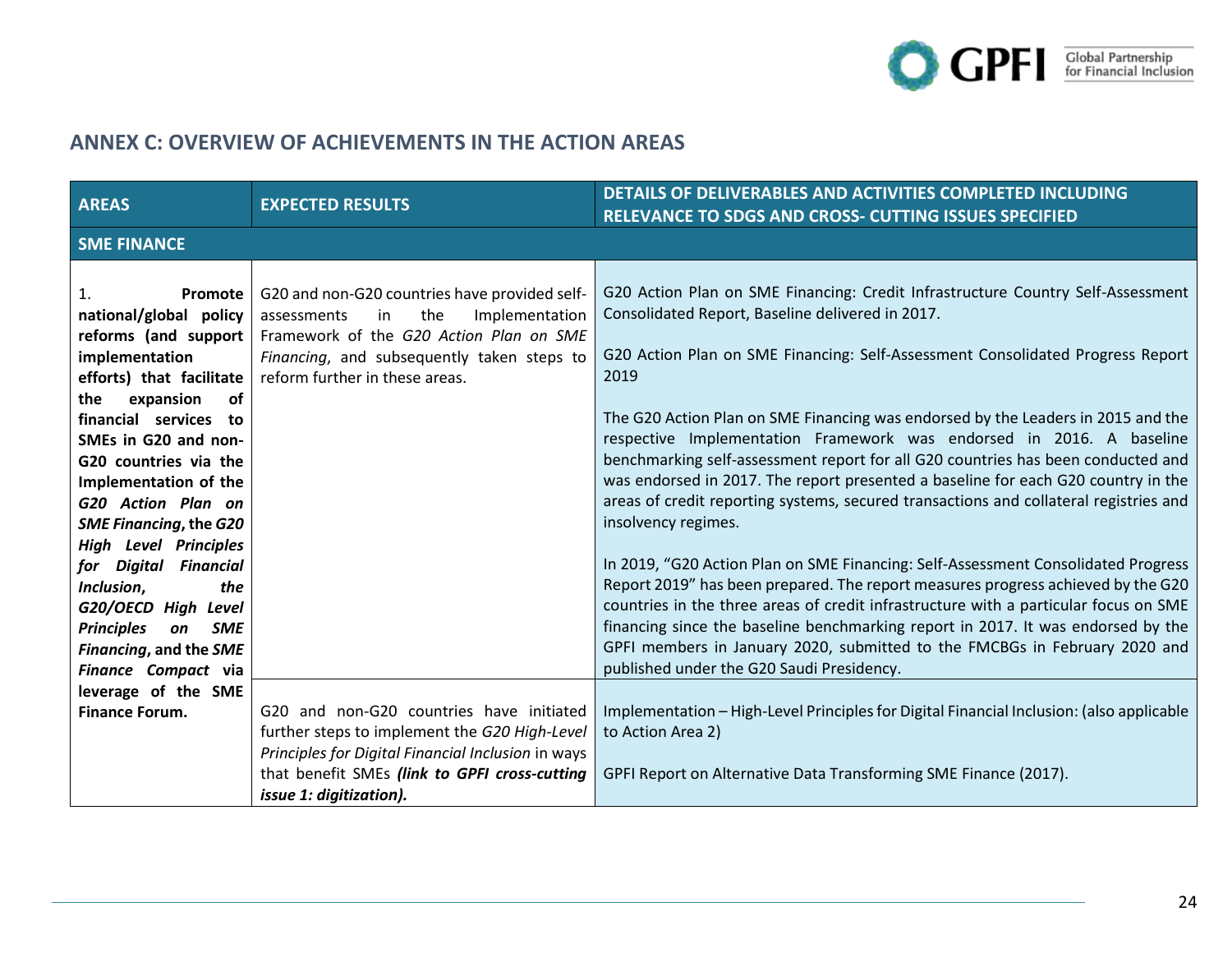

|                                                                                                                                                                                                                                                                                                                     | Guidance Note on the Use of Alternative Data to Enhance Credit Reporting to Enable<br>Access to Digital Financial Services by Individuals and SMEs Operating in the Informal<br>Economy (2018).<br>The Subgroup continued to support the implementation of the High-Level Principles<br>for Digital Financial Inclusion to ensure that the SME dimensions are considered in<br>guiding country-level actions implementing the principles.                                                                                                                                               |
|---------------------------------------------------------------------------------------------------------------------------------------------------------------------------------------------------------------------------------------------------------------------------------------------------------------------|-----------------------------------------------------------------------------------------------------------------------------------------------------------------------------------------------------------------------------------------------------------------------------------------------------------------------------------------------------------------------------------------------------------------------------------------------------------------------------------------------------------------------------------------------------------------------------------------|
| G20 and non-G20 countries improved the<br>comprehensiveness of their SME Finance Data,<br>coordinated<br>collection<br>data<br>and<br>and<br>harmonization on SME Finance (e.g. AFI Data<br>Portal, OECD SME Finance Scoreboard) (link to<br><b>GPFI</b><br>cross-cutting<br>3:<br>data<br>issue<br>harmonization). | Stocktaking Report on Data Enhancement and Coordination in SME Finance (2018,<br>issued under the G20 Saudi Presidency in 2020).<br>At both the national and financial institution levels, there are a number of data<br>collection exercises on SME finance that would benefit from better coordination,<br>with a view to a process of harmonization of definitions and methodologies at the<br>national and DFI levels.                                                                                                                                                              |
| The SME Finance Forum attained financial self-<br>sufficiency by the end of 2020.                                                                                                                                                                                                                                   | SME Finance Forum, as the legacy of the GPFI, is a global membership network that<br>brings together FIs, technology companies, and DFIs to share knowledge, spur<br>innovation, and promote the growth of SMEs. It hosts Annual Global Forum every<br>year to bring together the relevant actors on SME Finance and Global SME Finance<br>Awards which is an important event for recognition of outstanding achievements of<br>financial institutions and FinTechs in delivering exceptional products and services to<br>their SME clients, thus expanding access to finance for SMEs. |
| The private sector has delivered innovative<br>financial inclusion solutions (link to GPFI cross-<br>cutting issue 2: collaboration<br>across<br>sectors/private sector).                                                                                                                                           | The SME Finance Subgroup sustained strong public-private collaboration in SME<br>finance and communicated with regulators/policy makers, FSP and entrepreneurs.<br>Relevant partners were IPs and APs of the Subgroup which offered further channels<br>for private sector collaboration. The Subgroup had also dialogue with the B20.                                                                                                                                                                                                                                                  |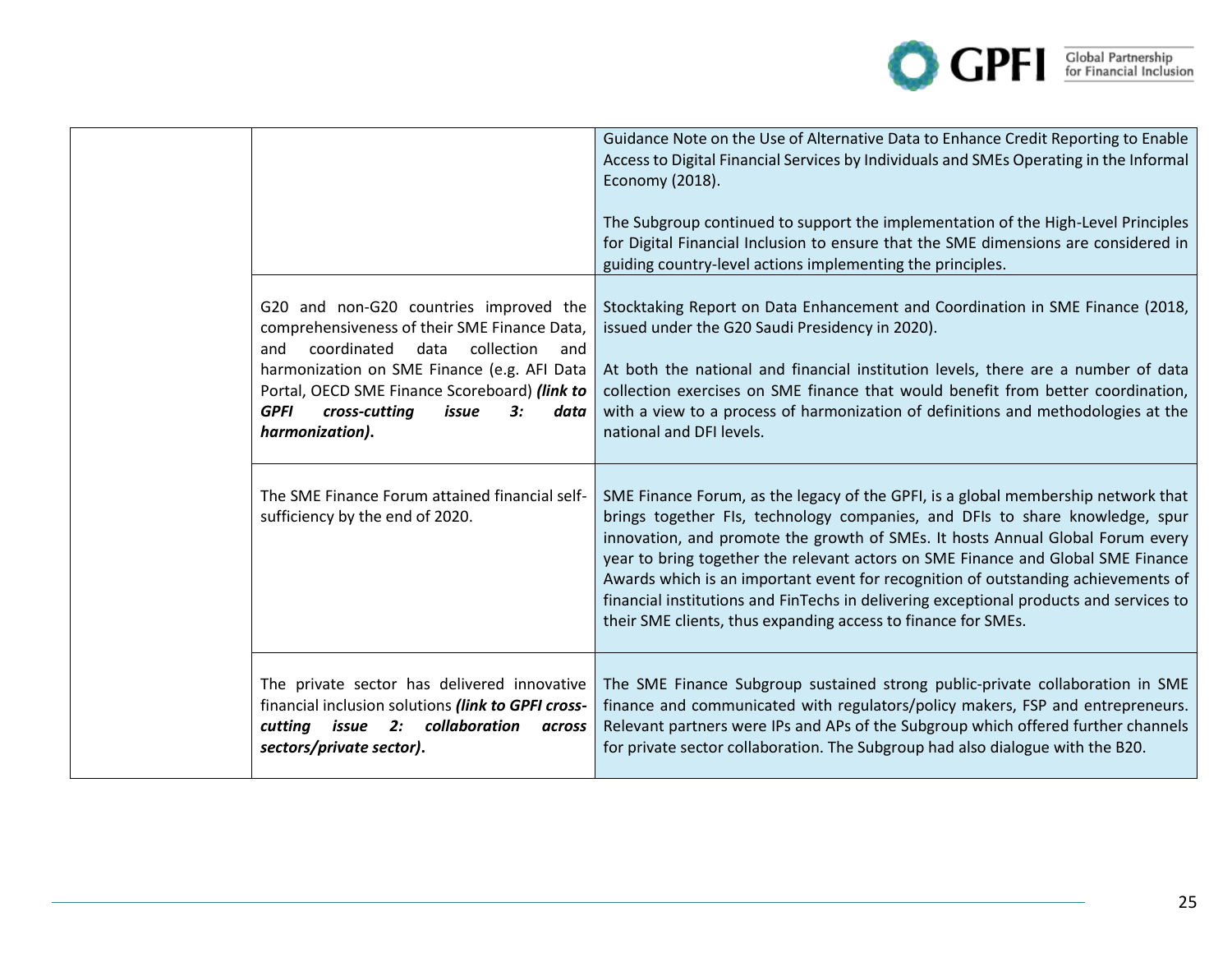

|                                                                                                                                                                                                                                                                                                                                                                                                                                                  | The GPFI provided policy recommendations to<br>promote financing models that support SMEs in<br>joining global value chains in line with<br>sustainability standards (link to SDG 8, 12 and<br><b>GPFI cross-cutting issue 2: collaboration across</b><br>sectors/private sector).                                                                                                                                                               | Report on Financing for SMEs in Sustainable Global Value Chains (2017).<br>The report demonstrates how stakeholders can work together to support financing<br>models that encourage SMEs to comply with sustainability standards in global value<br>chains. The topic is a cross-cutting issue and based on the GPFI Private Sector<br>Engagement Strategy endorsed by the Leaders in 2015.                                                                                                                                                                                                                                                              |
|--------------------------------------------------------------------------------------------------------------------------------------------------------------------------------------------------------------------------------------------------------------------------------------------------------------------------------------------------------------------------------------------------------------------------------------------------|--------------------------------------------------------------------------------------------------------------------------------------------------------------------------------------------------------------------------------------------------------------------------------------------------------------------------------------------------------------------------------------------------------------------------------------------------|----------------------------------------------------------------------------------------------------------------------------------------------------------------------------------------------------------------------------------------------------------------------------------------------------------------------------------------------------------------------------------------------------------------------------------------------------------------------------------------------------------------------------------------------------------------------------------------------------------------------------------------------------------|
| Identify<br>2.<br>and<br>promote institutional-<br>level good practice,<br>including<br>specific<br>policy and reporting<br>specifically<br>reforms<br>at helping<br>targeted<br><b>SMEs from particularly</b><br>difficult<br>to<br>reach<br>and/or<br>underserved<br>including<br>segments,<br>women entrepreneurs,<br>youth entrepreneurs,<br>rural<br>entrepreneurs,<br>forcibly<br>displaced<br>and other<br>persons,<br>vulnerable groups. | The GPFI provided policy recommendations<br>specifically targeted at helping MSMEs led by<br>women, youth, or other vulnerable or<br>underserved groups to access financial services<br>(link to GPFI cross-cutting issues 4 and 5:<br>underserved/vulnerable groups and women's<br>economic empowerment).                                                                                                                                       | Unlocking Finance for Youth Entrepreneurs: Evidence from a Global Stocktaking<br>(2019, the stocktaking report, issued under the G20 Saudi Presidency in 2020). The<br>report recommends on how good practices can be encouraged through policy<br>reform.<br>Improving Access to Financial Products and Services for Senior Entrepreneurs and<br>Business Transfer (2019). The paper was an input to the "G20 Fukuoka Policy<br>Priorities on Aging and Financial Inclusion"under the Japanese Presidency. It<br>demonstrates how to support financial inclusion for senior entrepreneurs and<br>business transfer and presents policy recommendations. |
|                                                                                                                                                                                                                                                                                                                                                                                                                                                  | The GPFI produced specific new knowledge<br>products (reports, workshops,<br>etc) that<br>furthered<br>understanding<br>on<br>positive<br>contributions of FDP-run SMEs to economic<br>development of refugee and host communities<br>and identified and addressed existing barriers<br>that hinder access to finance for FDPs and<br>promoted investments into SMEs that are run<br>by FDPs (link to SDG 1.4 and GPFI cross-cutting<br>issue 4) | Chapter on economic inclusion of the Roadmap (2018).<br>The Policy Paper on Financial Inclusion of Forcibly Displaced persons has been<br>released in 2017. The G20 expressed their appreciation on this work and requested<br>the GPFI to develop a Roadmap for the financial inclusion to empower FDPs.<br>In 2018, the Subgroup contributed to the Chapter on economic inclusion of the<br>Roadmap.                                                                                                                                                                                                                                                   |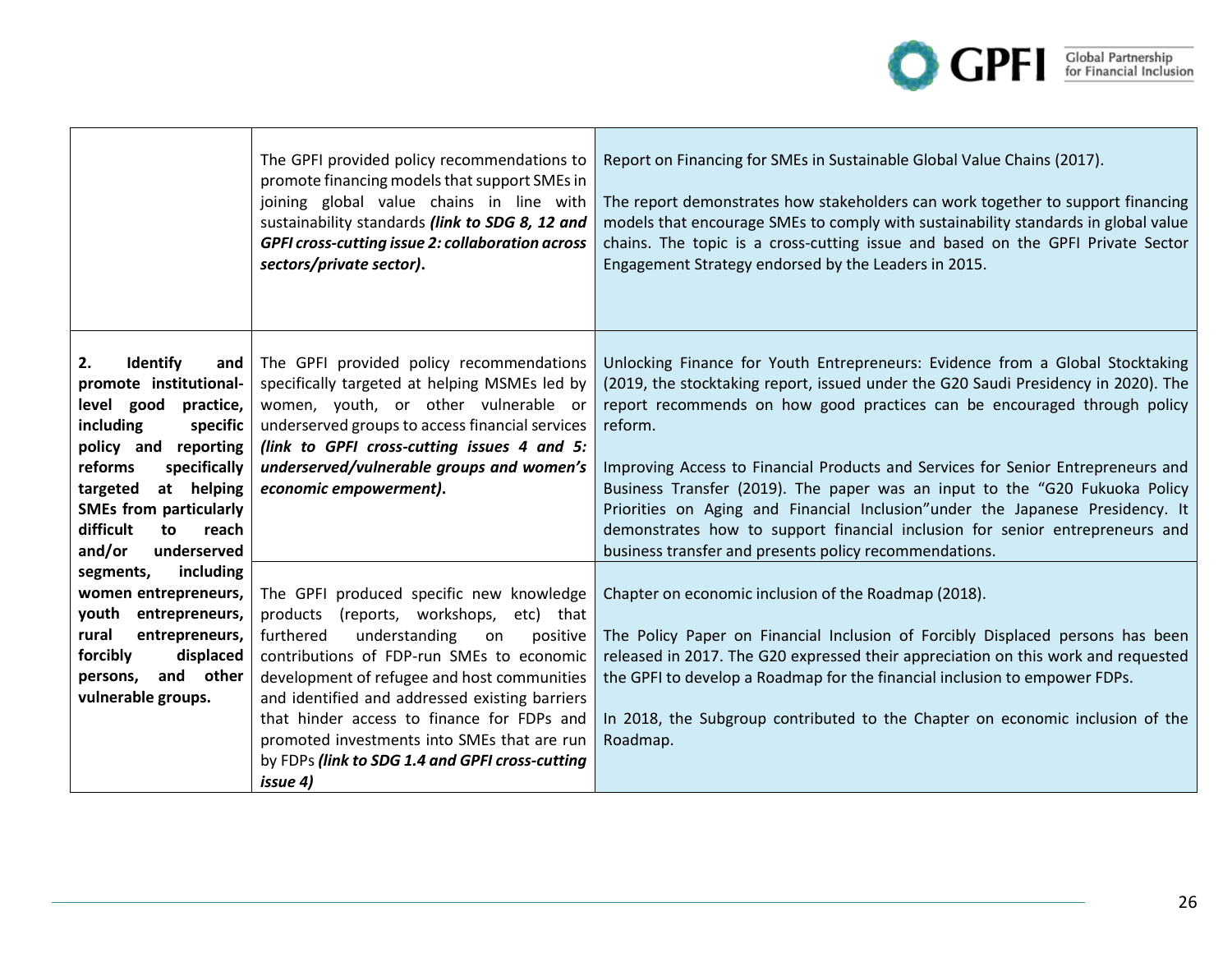

| The GPFI produced specific new knowledge<br>(reports, workshops,<br>products<br>etc) that<br>understanding on<br>furthered<br>successful<br>innovations in SME agricultural finance,<br>including climate-smart financing of rural<br>MSMEs, to improve small farm productivity,<br>sustainability and profitability (link to SDG 2.3).            | Policy Paper on Climate Smart Financing for Rural MSMEs (2017). The report<br>demonstrates key lessons and implications of climate change needs and solutions for<br>MSMEs in developing countries.                                                                                                                                                                                                                        |
|----------------------------------------------------------------------------------------------------------------------------------------------------------------------------------------------------------------------------------------------------------------------------------------------------------------------------------------------------|----------------------------------------------------------------------------------------------------------------------------------------------------------------------------------------------------------------------------------------------------------------------------------------------------------------------------------------------------------------------------------------------------------------------------|
| The GPFI improved the coordinated collection<br>and reporting of SME Finance country and<br>institution level data, including data explicitly<br>to SMEs led by women, youth, other vulnerable<br>and underserved groups, or in rural areas (GPFI<br>issues 3 and 4: data<br>cross-cutting<br>harmonization and underserved/vulnerable<br>groups). | Stocktaking Report on Data Enhancement and Coordination in SME Finance (2018,<br>issued under the G20 Saudi Presidency in 2020).<br>At both the national and financial institution levels, there are a number of data<br>collection exercises on SME finance that would benefit from better coordination,<br>with a view to a process of harmonization of definitions and methodologies at the<br>national and DFI levels. |
| G20 and non-G20 countries in cooperation with<br>the private sector improved their national<br>enabling<br>environment<br>for<br>innovative<br>approaches to foster SME access to finance<br>(link to GPFI cross-cutting<br>issue 2:<br>collaboration across sectors/private sector).                                                              | The work of the SME Finance Forum was instrumental to connecting key stakeholders<br>(including public and private sector) to promote greater access to finance for SMEs<br>globally, harness the innovation to address challenges faced by SMEs, promote the<br>digitalization of SME finance, facilitate partnerships and spur investments.                                                                              |
| The ICCR developed new standards for<br>responsible handling of alternative data in<br>promoting SME financing.                                                                                                                                                                                                                                    | Guidance Note on the Use of Alternative Data to Enhance Credit Reporting to Enable<br>Access to Digital Financial Services by Individuals and SMEs Operating in the Informal<br>Economy (2018), it was the contribution of the Subgroup to the Argentinian<br>Presidency's Financial Inclusion Policy Guide on Digitisation and Informality.                                                                               |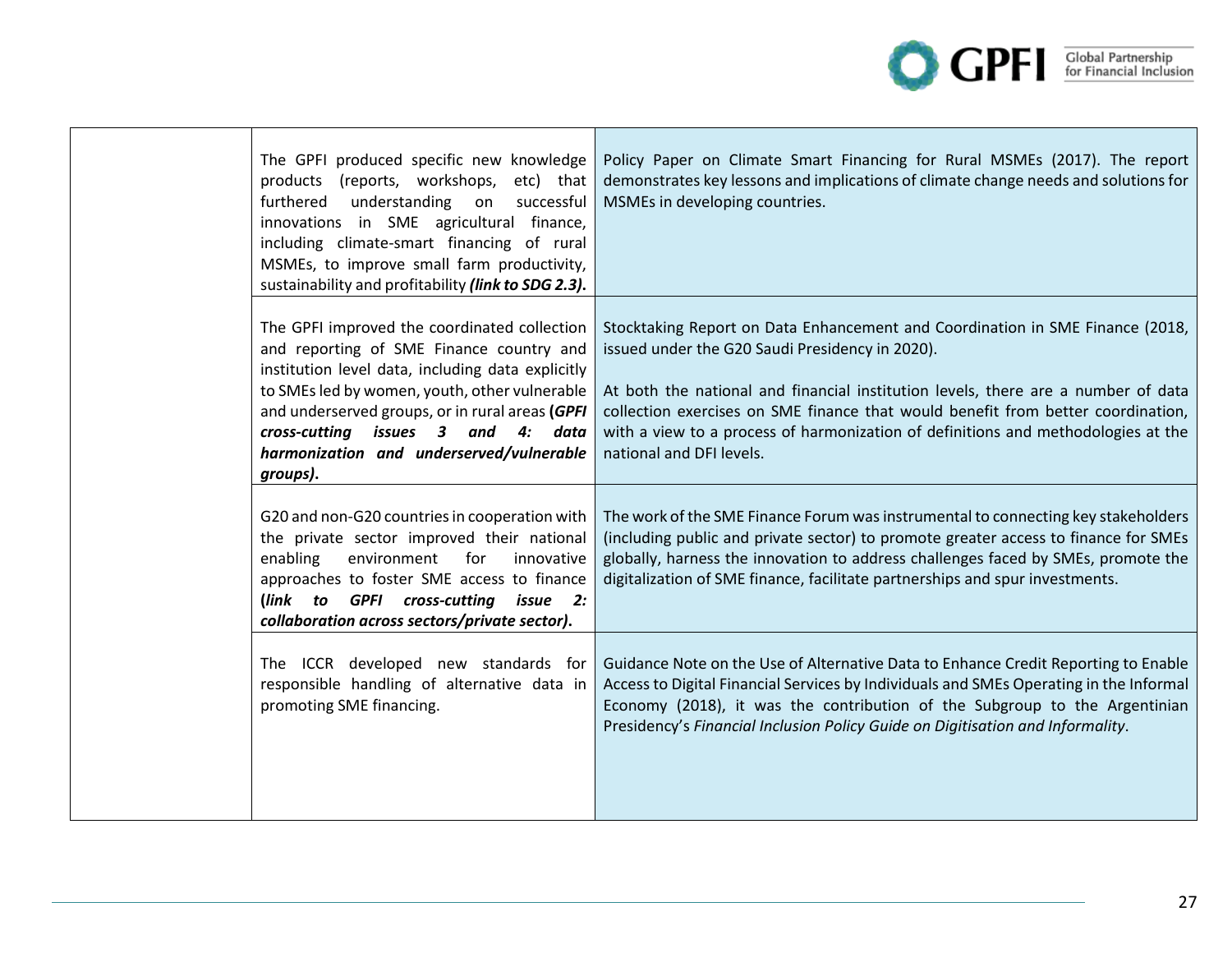

|                                                                                                                                                                                                                                                                                                                                                                                                  | <b>REGULATION AND STANDARD-SETTING BODIES (SSBS)</b>                                                                                                                                                                                                                                                                                                                                                                                                                                                                                                                                                                                                                                                   |                                                                                                                                                                                                                                                                                                                                                                                                                                                                                                                                                                                                                                                                                                                                                                        |
|--------------------------------------------------------------------------------------------------------------------------------------------------------------------------------------------------------------------------------------------------------------------------------------------------------------------------------------------------------------------------------------------------|--------------------------------------------------------------------------------------------------------------------------------------------------------------------------------------------------------------------------------------------------------------------------------------------------------------------------------------------------------------------------------------------------------------------------------------------------------------------------------------------------------------------------------------------------------------------------------------------------------------------------------------------------------------------------------------------------------|------------------------------------------------------------------------------------------------------------------------------------------------------------------------------------------------------------------------------------------------------------------------------------------------------------------------------------------------------------------------------------------------------------------------------------------------------------------------------------------------------------------------------------------------------------------------------------------------------------------------------------------------------------------------------------------------------------------------------------------------------------------------|
| 3.<br><b>Mainstream</b><br>financial inclusion in<br>the work of the global<br>financial<br>standard-<br>setting bodies (SSBs)<br>and other relevant<br>global bodies while<br>enhancing<br>coordination<br>and<br>collaboration<br>among<br>them and increasing<br>understanding of the<br>interdependence<br>of<br>financial<br>inclusion,<br>stability, integrity and<br>consumer protection. | Activities/publications with regard to financial<br>inclusion policymaking (of global bodies and<br>national entities) showed evidence of being<br>informed by analysis of financial inclusion,<br>stability, integrity and consumer protection<br>linkages.<br>Evidence showed increasing integration of<br>financial inclusion into the standards and<br>guidance of global SSBs.<br>Progress was made towards the establishment<br>of a standing platform to pursue joint work<br>addressing cross-cutting issues of relevance to<br>financial inclusion in the work of multiple SSBs<br>and other global bodies, as framed in the 2016<br>GPFI White Paper (link to GPFI cross-cutting<br>issues). | The work with the standard-setting bodies is associated with the implementation of<br>the G20 High-Level Principles of Digital Financial Inclusion to promote the expansion<br>of innovative solutions to increase digitization of financial services while ensuring<br>customer protection and promoting financial literacy and capability. The SSB-related<br>conferences, workshops and the High-level Meeting have all addressed issues around<br>digital financial inclusion.<br>The association with the SDGs is more indirect. A well-functioning financial sector<br>that is characterized by inclusion as well as stability, integrity and protection is<br>necessary condition for SDGs 1, 8, and 10. There are more indirect effects for the<br>other SDGs. |
|                                                                                                                                                                                                                                                                                                                                                                                                  | Engagement with the private sector was<br>enhanced to better inform and provide input<br>on development of standards and guidance and<br>to promote enabling and protective financial<br>inclusion policies at the country level in the face<br>of innovation (link to GPFI cross-cutting issue<br>2: collaboration across sectors/private sector).<br>The SSBs and the GPFI encouraged and<br>promoted active participation of emerging<br>market and developing economies in outreach<br>activities of SSBs (link to SDG 10.5).                                                                                                                                                                      |                                                                                                                                                                                                                                                                                                                                                                                                                                                                                                                                                                                                                                                                                                                                                                        |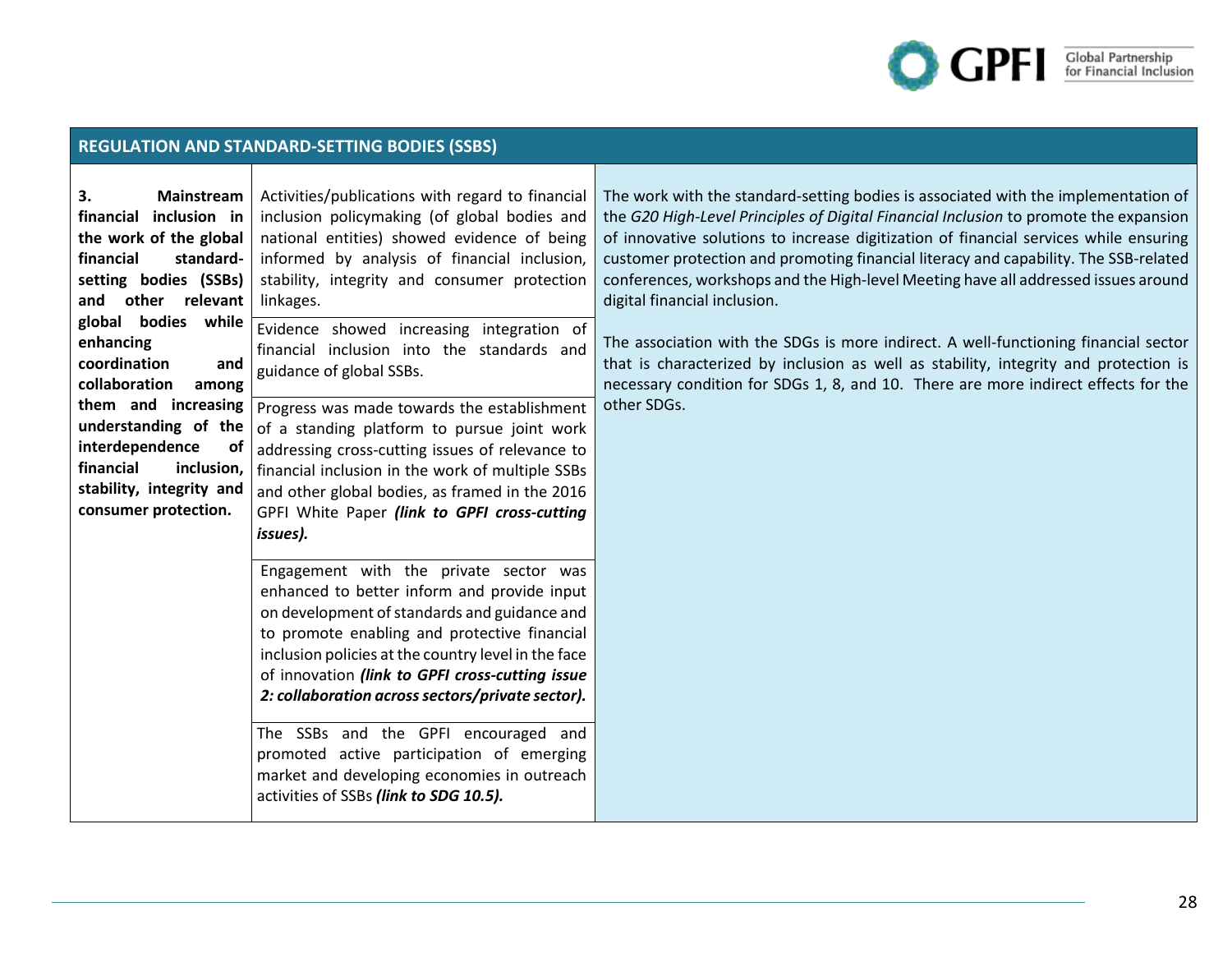

|  | The GPFI, the SSBs, and other relevant global<br>bodies contributed to the further development<br>and adoption of assessment methodologies<br>and other tools that reflect increased<br>understanding of interdependence of financial<br>inclusion, stability, integrity and consumer<br>protection (link to SDG 10.5).                                                        | The assessment work is also associated with the implementation of the G20 High-<br>Level Principles of Digital Financial Inclusion to promote the expansion of innovative<br>solutions to increase digitization of financial services while ensuring customer<br>protection and promoting financial literacy and capability.<br>Assessment work covering financial sector development often covers dimensions of<br>global standards that are associated with digital financial services. |
|--|--------------------------------------------------------------------------------------------------------------------------------------------------------------------------------------------------------------------------------------------------------------------------------------------------------------------------------------------------------------------------------|-------------------------------------------------------------------------------------------------------------------------------------------------------------------------------------------------------------------------------------------------------------------------------------------------------------------------------------------------------------------------------------------------------------------------------------------------------------------------------------------|
|  | The GPFI, the SSBs, or other relevant global<br>bodies tracked and took note of financial sector<br>assessment reports and findings that reflect<br>increased understanding of financial inclusion<br>by assessors, contributing to standardizing the<br>approach taken to the topic of financial<br>inclusion in assessment reports (link to SDG<br>$10.5$ ).                 | As the activities under Action Area 3, the assessments affect indirectly SDGs 1, 8, and<br>10. The assessment of the International Association of Insurance Supervisors is<br>related also the SDG 3, given the importance of expanding well-regulated and<br>supervised health insurance.                                                                                                                                                                                                |
|  | Consideration was given in financial sector<br>assessments to financial service needs of<br>underserved/vulnerable groups and regulatory<br>barriers to the expansion of financial services to<br>vulnerable groups (e.g. Financial Sector<br>Assessment Program analyses and reports)<br>(links to SDG 8.5 and GPFI cross-cutting issue<br>4: underserved/vulnerable groups). |                                                                                                                                                                                                                                                                                                                                                                                                                                                                                           |

П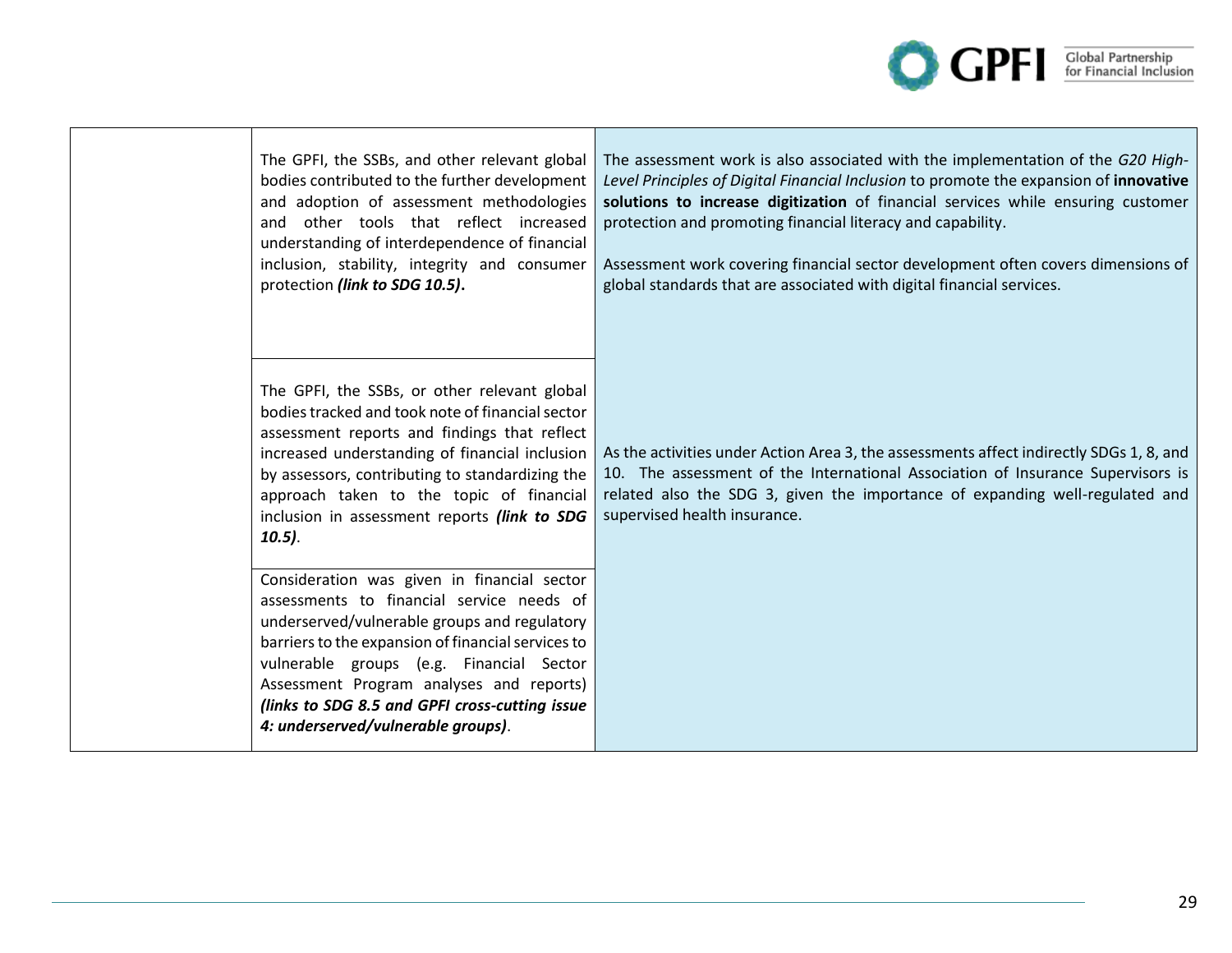**OPFI** Global Partnership

|                                                                                                                                                                                                                                                       | The GPFI, its members and Implementing<br>Partners, provided support for dialogue<br>between industry and policymakers on<br>proportionate regulation and supervision in<br>order to enable responsible innovation (link to<br>cross-cutting issue 2: collaboration across<br>sectors/private sector).                                                                                                                           |                                                                                                                                                                                                                                                                                                                                                                                                                                                                                                                                                                                                                                                                                                                                                                                                                                                                                                                                                                                                                                                                              |
|-------------------------------------------------------------------------------------------------------------------------------------------------------------------------------------------------------------------------------------------------------|----------------------------------------------------------------------------------------------------------------------------------------------------------------------------------------------------------------------------------------------------------------------------------------------------------------------------------------------------------------------------------------------------------------------------------|------------------------------------------------------------------------------------------------------------------------------------------------------------------------------------------------------------------------------------------------------------------------------------------------------------------------------------------------------------------------------------------------------------------------------------------------------------------------------------------------------------------------------------------------------------------------------------------------------------------------------------------------------------------------------------------------------------------------------------------------------------------------------------------------------------------------------------------------------------------------------------------------------------------------------------------------------------------------------------------------------------------------------------------------------------------------------|
|                                                                                                                                                                                                                                                       | Capacity for measuring results of country level<br>financial inclusion policies and regulation was<br>increased (SDG 8.10).                                                                                                                                                                                                                                                                                                      |                                                                                                                                                                                                                                                                                                                                                                                                                                                                                                                                                                                                                                                                                                                                                                                                                                                                                                                                                                                                                                                                              |
|                                                                                                                                                                                                                                                       | FINANCIAL CONSUMER PROTECTION AND FINANCIAL LITERACY                                                                                                                                                                                                                                                                                                                                                                             |                                                                                                                                                                                                                                                                                                                                                                                                                                                                                                                                                                                                                                                                                                                                                                                                                                                                                                                                                                                                                                                                              |
| 5. Improve the capacity<br>of public authorities<br>other relevant<br>and<br><b>stakeholders</b><br>to<br>develop,<br>implement,<br>rigorously<br>and<br>financial<br>evaluate<br>literacy and consumer<br>protection<br>initiatives<br>and policies. | Evidence of the effectiveness of ongoing<br>country-level technical assistance and capacity<br>building to support financial consumer<br>protection and financial literacy programs in<br>emerging economies and developing countries<br>especially for underserved and/or vulnerable<br>groups is produced (links to SDGs 1.4 and 8.10<br>and<br><b>GPFI</b><br>cross-cutting<br>issue<br>4:<br>underserved/vulnerable groups). | OECD implement technical assistance projects on financial education in 6 countries<br>of the Commonwealth of Independent States (CIS) with Russia's support and<br>participation as a follow up of Russia's G20 Presidency and project in South-East<br>European (SEE) region, with particular focus on under-served and vulnerable groups<br>(youth, migrants and their families, rural populations). Projects are aimed at<br>providing country-level technical assistance and capacity building to support financial<br>literacy programs in emerging economies and developing countries.<br>The OECD/CVM Centre on Financial Education and Literacy in Latin America and the<br>Caribbean (LAC) promotes efficient financial education in LAC, through a range of<br>activities including meetings, surveys, mutual learning through peer reviews, and<br>research. Currently, 39 public authorities (central banks, financial markets<br>authorities, ministries of finance, social policy and education) from 19 LAC countries<br>are members of the regional network. |
|                                                                                                                                                                                                                                                       | GPFI and its implementing partners promoted<br>and supported activities/publications on data<br>harmonization used to measure financial                                                                                                                                                                                                                                                                                          | Publication of the OECD (2017), G20/OECD INFE report on adult financial literacy in<br>G20 countries on the basis of the adults' financial literacy survey with the aim of<br>promoting harmonization of data used to measure financial literacy.                                                                                                                                                                                                                                                                                                                                                                                                                                                                                                                                                                                                                                                                                                                                                                                                                            |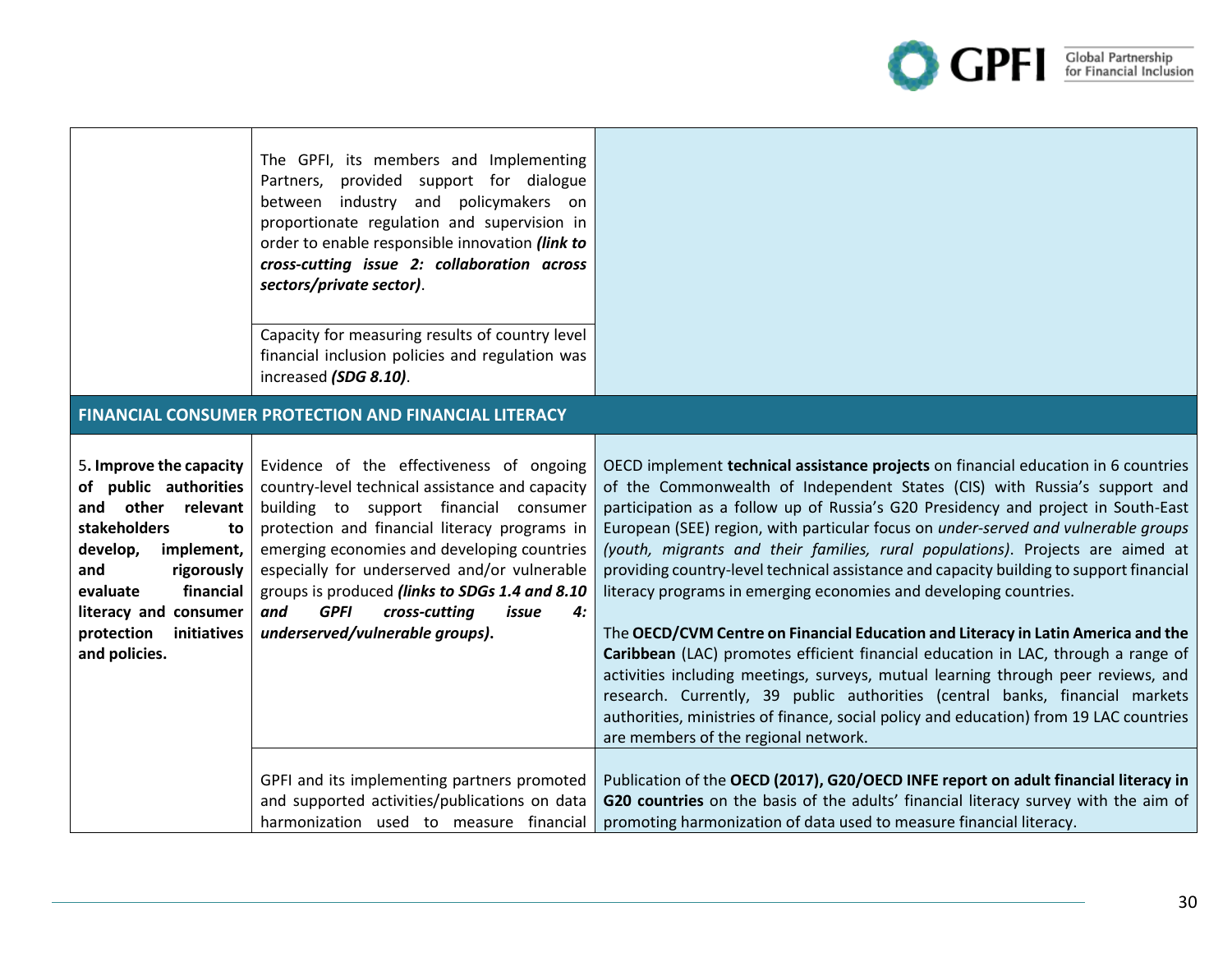

| literacy (links to GPFI cross-cutting issue 3:<br>data harmonization).                                                                                                                                                                                                             | OECD PISA 2015 Financial Literacy (2017) assessment option to measure the<br>financial literacy of 15 year olds using harmonized data collection framework, OECD<br>PISA 2018 Financial Literacy (report publication in May 2020).<br>2020 OECD/INFE Global Adult Financial Literacy Survey and report publication<br>(upcoming in 2020), with global coverage (23 countries/economies included), with<br>the aim of promoting harmonization of data used to measure financial literacy.                                                                                                                                                                                                                                                                                                                                                                                                                                                                                                                                                                                                                                                                                                                                                                         |
|------------------------------------------------------------------------------------------------------------------------------------------------------------------------------------------------------------------------------------------------------------------------------------|------------------------------------------------------------------------------------------------------------------------------------------------------------------------------------------------------------------------------------------------------------------------------------------------------------------------------------------------------------------------------------------------------------------------------------------------------------------------------------------------------------------------------------------------------------------------------------------------------------------------------------------------------------------------------------------------------------------------------------------------------------------------------------------------------------------------------------------------------------------------------------------------------------------------------------------------------------------------------------------------------------------------------------------------------------------------------------------------------------------------------------------------------------------------------------------------------------------------------------------------------------------|
| The GPFI and its implementing partners<br>public-private<br>encouraged<br>sector<br>collaborations in advancement of responsible<br>finance, financial inclusion, and financial<br>literacy (links to GPFI cross-cutting issue 2:<br>collaboration across sectors/private sector). | Responsible Finance Forum on "Opportunities and Risks in Digital Financial Services-<br>How do we best Protect Consumers and their Privacy?" in 2017.<br>OECD/INFE Regional and global meetings and events bringing together<br>representatives from public, private and non-for-profit sector, with the aim of<br>exchanging good practices and enhancing public-private collaboration.<br>Every year, the following events are organised:<br>o Two Global Symposiums, including Symposium in G20 country-co-chair of<br>the Subgroup (Russia, 2018)<br>One Latin America and Caribbean regional conference<br>At least one regional annual meeting per region in Asia, Eurasia, South-East<br>$\circ$<br>Europe, with support of the Subgroup members<br>Support of the Global Money Week, a worldwide awareness campaign on the<br>importance of financial inclusion and education of young people. Yearly, the<br>campaign engages more than 100 countries (including most G20/GPFI countries), and<br>encourages multi-stakeholders' engagement and collaboration, under the leadership<br>of a national authority. In 2017, the G20 German Presidency supported the global<br>launch of the Global Money Week campaign. OECD is coordinating it from 2020. |
| GPFI and its implementing partners scaled-up<br>their engagement in financial literacy<br>initiatives, including using digital platforms to<br>complement and support safe and beneficial<br>use of innovative (digital) financial products by                                     | The GPFI Subgroup with its implementing partners developed/participated in<br>developing practical guidance on FCP and FL to support the safe and beneficial use of<br>innovative (digital) financial products and services:<br>○ G20/OECD INFE Ensuring financial education and consumer protection for<br>all in the digital age, April 2017                                                                                                                                                                                                                                                                                                                                                                                                                                                                                                                                                                                                                                                                                                                                                                                                                                                                                                                   |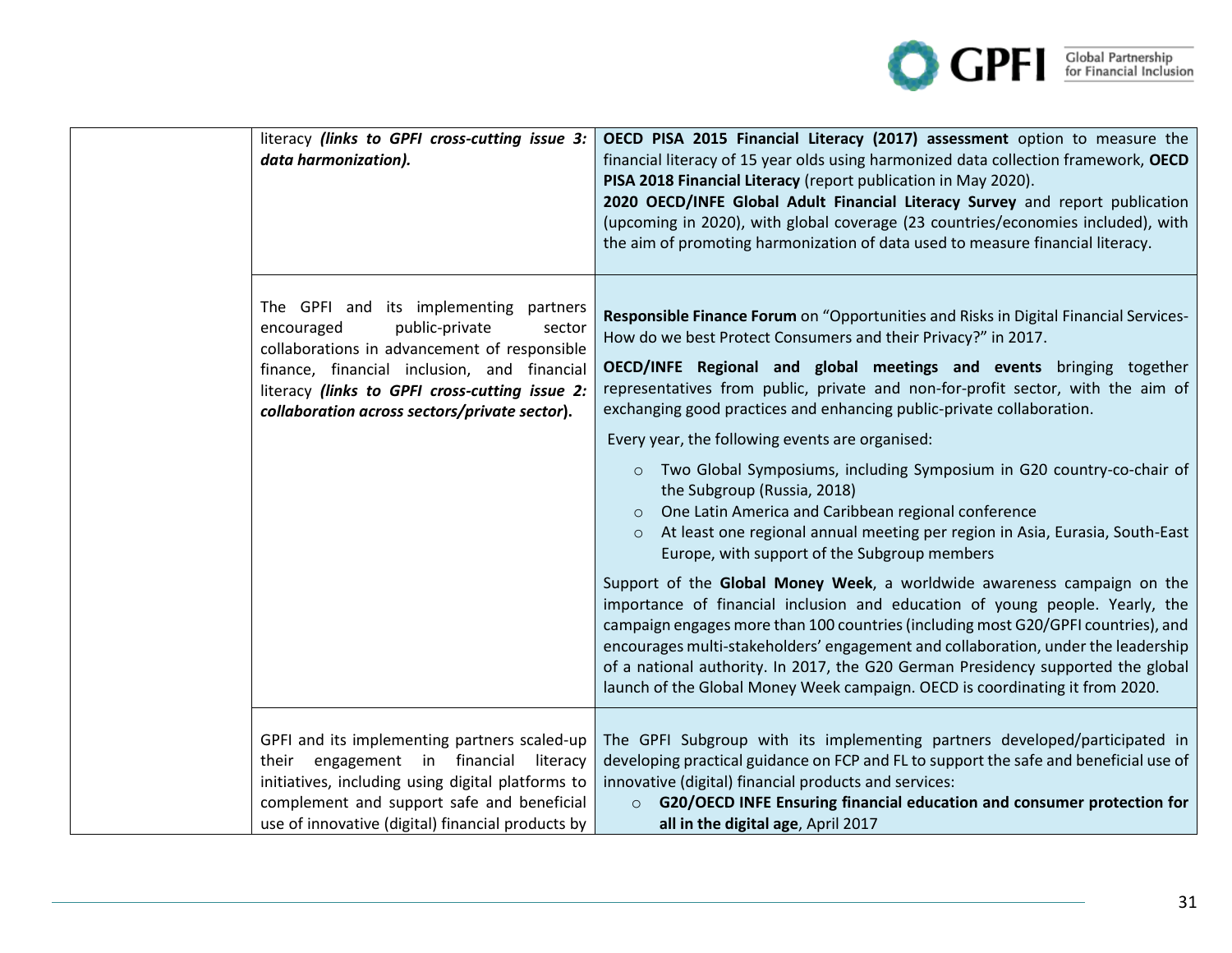

|                                                                                                                                                                                                                                                                    | consumers, including micro and/or small<br>businesses (links to cross-cutting issue 4 and 5:<br>underserved/vulnerable groups and women's<br>economic empowerment).                                                                                                      | The G20 Financial Inclusion Policy Guide, July 2018<br>$\circ$<br>Data Protection and Privacy for Alternative Data, July 2018<br>$\circ$<br>G20/OECD Policy Note on Financial Consumer Protection in the Digital Age,<br>$\circ$<br><b>July 2018</b><br>G20/OECD Policy Note on Digitalisation and Financial Literacy, July 2018<br>$\circ$                                                                                                                                                                                                                                                                                                                                                                                       |
|--------------------------------------------------------------------------------------------------------------------------------------------------------------------------------------------------------------------------------------------------------------------|--------------------------------------------------------------------------------------------------------------------------------------------------------------------------------------------------------------------------------------------------------------------------|-----------------------------------------------------------------------------------------------------------------------------------------------------------------------------------------------------------------------------------------------------------------------------------------------------------------------------------------------------------------------------------------------------------------------------------------------------------------------------------------------------------------------------------------------------------------------------------------------------------------------------------------------------------------------------------------------------------------------------------|
| 6. Promote consumer<br>protection<br>and<br>financial<br>education<br>practices<br>for<br>good<br>financial products and<br>services,<br>including<br>existing and emerging<br>technologies,<br>with<br>emphasis<br>on<br>underserved<br>and<br>vulnerable groups. | The GPFI supported targeted and practical<br>guidance for consumer finance policies and<br>financial literacy initiatives.                                                                                                                                               | The Subgroup with its implementing partners developed targeted and practical<br>guidance on ways to promote financial consumer protection and financial education,<br>based on existing and emerging technologies, with an emphasis on underserved and<br>vulnerable groups such as the elderly and youth:<br>G20/OECD INFE Ensuring financial education and consumer protection for<br>$\circ$<br>all in the digital age, April 2017<br>G20/OECD Policy Note on Financial Consumer Protection in the Digital Age,<br>$\circ$<br><b>July 2018</b><br>G20/OECD Policy Note on Digitalisation and Financial Literacy, July 2018<br>$\circ$<br>G20 Fukuoka Policy Priorities on Aging and Financial Inclusion, June 2019<br>$\Omega$ |
|                                                                                                                                                                                                                                                                    | The GPFI and its implementing partners<br>collection<br>of<br>the<br>promoted<br>gender<br>disaggregated data to conduct evaluation and<br>dissemination of findings including gender<br>differences on financial literacy and consumer<br>protection (link to SDG 5.a). | Publication of the G20/OECD INFE report on adult financial literacy in G20 countries<br>on the basis of the adults' financial literacy survey including gender disaggregated<br>data<br>OECD PISA 2018 Financial Literacy: including gender disaggregated data on levels of<br>financial literacy (report publication upcoming in 2020).<br>2020 OECD/INFE Global Adult Financial Literacy Survey including gender<br>disaggregated data.                                                                                                                                                                                                                                                                                         |
|                                                                                                                                                                                                                                                                    | The GPFI supported the use of suitable financial<br>technologies to increase financial wellbeing of                                                                                                                                                                      | Development of practical guidance on the implications of digitalisation for financial<br>consumers, including vulnerable consumers, and on FCP and FL policies to support<br>financial wellbeing:                                                                                                                                                                                                                                                                                                                                                                                                                                                                                                                                 |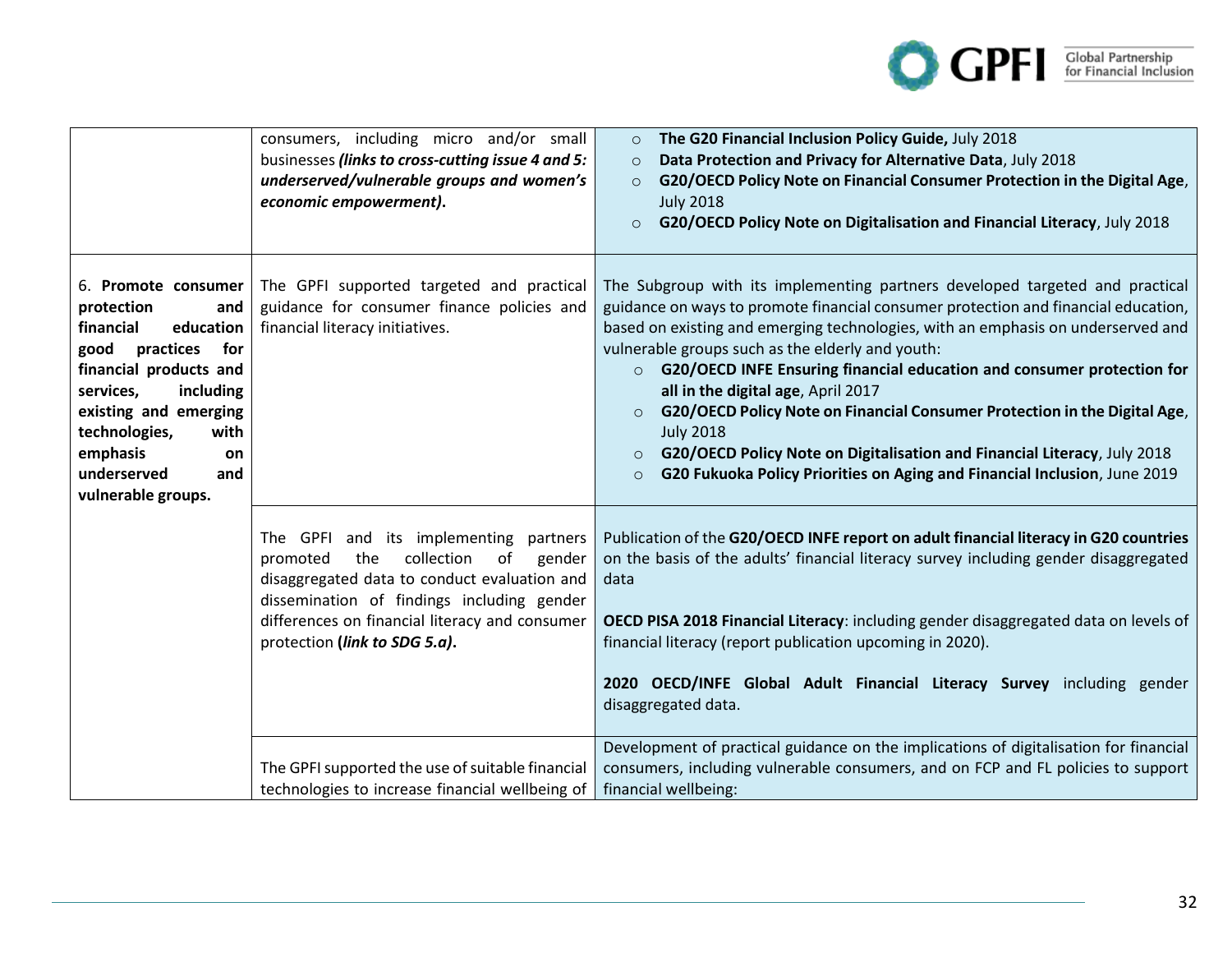

|                                                                                                                                                                                                                                                                                    | MSMEs and vulnerable consumers (SDG 1.4<br>and GPFI cross-cutting issue 1: digitization).                                                                                                                                                                                                                                                                                                  | G20/OECD INFE Ensuring financial education and consumer protection for all<br>$\circ$<br>in the digital age, April 2017<br>G20/OECD Policy Note on Financial Consumer Protection in the Digital Age,<br>$\circ$<br><b>July 2018</b><br>G20/OECD Policy Note on Digitalisation and Financial Literacy, July 2018<br>$\circ$<br>G20 Fukuoka Policy Priorities on Aging and Financial Inclusion, June 2019<br>$\circ$<br>Moreover, in 2019, the OECD/INFE has has also completed the OECD/INFE Survey<br>Instrument to Measure the Financial Literacy of MSMEs which may be used<br>autonomously by countries and researchers. |
|------------------------------------------------------------------------------------------------------------------------------------------------------------------------------------------------------------------------------------------------------------------------------------|--------------------------------------------------------------------------------------------------------------------------------------------------------------------------------------------------------------------------------------------------------------------------------------------------------------------------------------------------------------------------------------------|-----------------------------------------------------------------------------------------------------------------------------------------------------------------------------------------------------------------------------------------------------------------------------------------------------------------------------------------------------------------------------------------------------------------------------------------------------------------------------------------------------------------------------------------------------------------------------------------------------------------------------|
| <b>MARKETS AND PAYMENTS SYSTEMS</b>                                                                                                                                                                                                                                                |                                                                                                                                                                                                                                                                                                                                                                                            |                                                                                                                                                                                                                                                                                                                                                                                                                                                                                                                                                                                                                             |
| 7. Help to analyze and<br>consider<br>ways<br>to<br>address the money<br>transfer<br>operator<br>(MTO) bank account<br>closure issue, including<br>consideration of the<br>various<br>factors<br>affecting de-risking.                                                             | <b>GPFI</b><br>developed<br>increased<br><b>The</b><br>an<br>understanding of the size, impacts and drivers<br>of de-risking and explored options to address<br>these drivers, and shared this understanding<br>with the public and private sectors through<br>publications and activities (link to SDG 10.6).                                                                             | This was achieved through work with Financial Stability Board (FSB), FATF and<br>Regulations and SSB subgroup on de-risking and remittances throughout 2018 and<br>2019.<br>GPFI also provided input to FSB's monitoring of recommendations on remittance<br>service providers' access to banking services, May 2019.<br>GPFI input focused on innovations that could apply to the remittance sector, such as<br>FinTech regulatory sandboxes and innovation hubs.                                                                                                                                                          |
| 8. Reduce the cost of<br>sending<br>remittances<br>taking into account<br>systemic causes of high<br>remittance<br>transfer<br>costs, while ensuring<br>the<br>quality<br>of<br>remittances<br>services<br>and service delivery,<br>working<br>and<br>to<br>establish a supportive | The GPFI conducted activities and released<br>publications to support the reduction of<br>average transaction costs<br>of migrant<br>remittances by 2030 to less than 3 per cent and<br>eliminate remittance corridors with costs<br>higher than 5 per cent (link to SDG 10.c), for<br>example by monitoring and supporting the<br>implementation of the G20 National<br>Remittance Plans. | This was achieved through:<br>- National Remittance Plans Progress Reporting: completed in 2018 and 2019.<br>This report will be done in 2020 as well.<br>- National Remittance Plans were updated in 2019, to cover two year period.<br>- Update to G20 Leaders on Progress "Towards Remittance Target" in 2018.<br>- Update to G20 Leaders on 2020 progress to be undertaken in second half of<br>2020<br>Update of the National Remittance Plans include further work from 17 different<br>countries.<br>Monitoring National Remittance Plans include lessons learned from 17 different<br>countries.                    |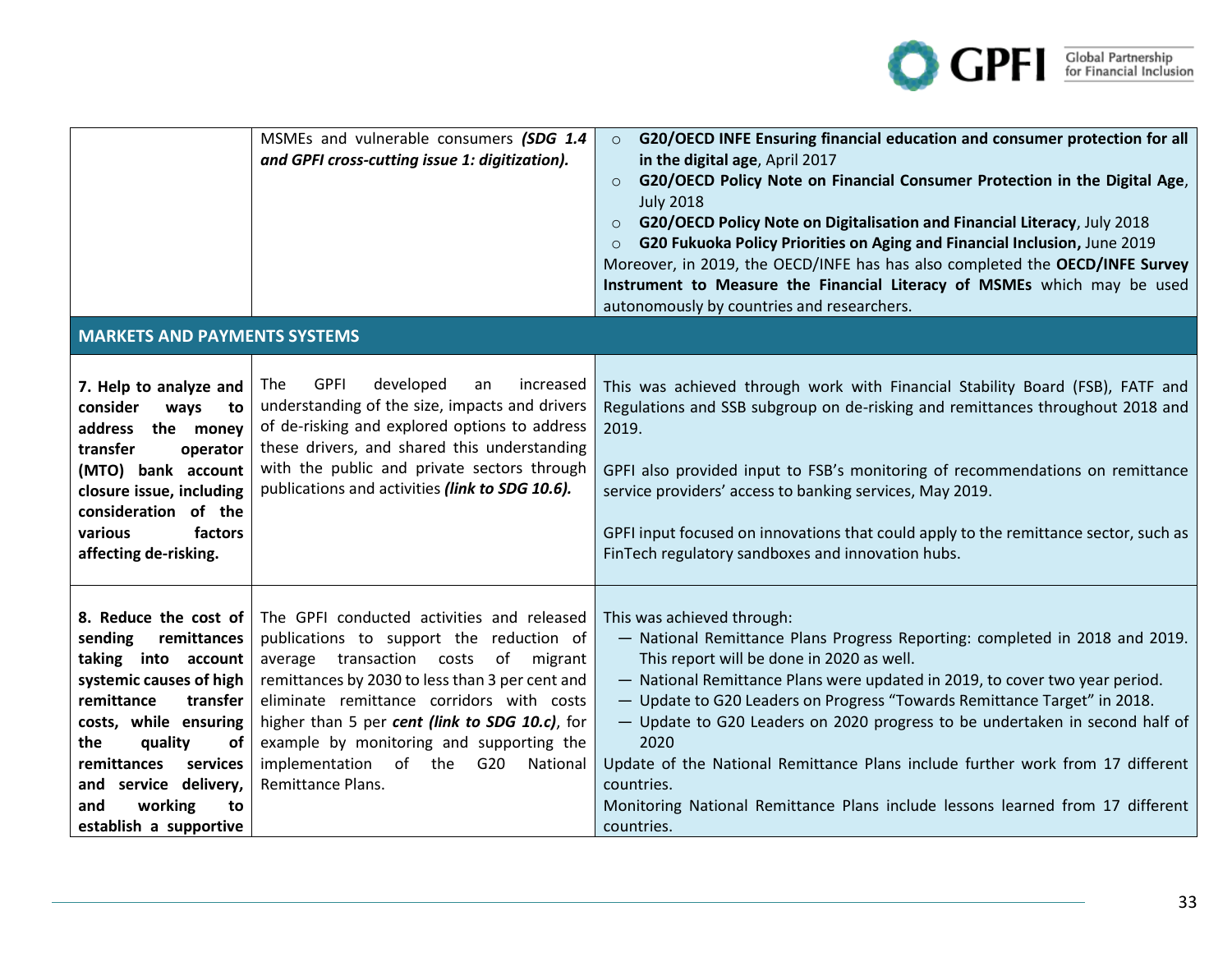

| policy and regulatory<br>environment<br>for<br>competitive<br>remittance markets, as<br>well as to maximize<br>their impact on local<br>economic<br>development. | The GPFI and G20 countries improved their<br>understanding of the impact of de-risking<br>activities on remittance flows and costs, and<br>understanding<br>shared<br>this<br>through<br>collaboration with the public and private<br>sectors (link to SDG 10.5).<br>The GPFI increased advocacy and conducted<br>activities to support the improved availability<br>of data on prices/costs of payment<br>used<br>for<br>domestic<br>mechanisms<br>and<br>international remittances from authorities and<br>development partners, while providers benefit<br>from improved demand-side survey data,<br>including for regulated and non-regulated<br>channels.<br>The GPFI supported increased collaboration<br>between private sector actors, regulatory and<br>standard-setting bodies to assess and consider<br>strategies to address barriers to accessible and<br>affordable remittance transfers, including<br>issues related to de-risking (link to GPFI cross-<br>cutting issue 2: collaboration<br>across<br>sectors/private sector). | G20 members have implemented a wide range of measures, appropriate to each<br>member's circumstances and the needs of different remittance corridors:<br>- Price comparison websites.<br>- Consultative forums and events.<br>- Improvements to financial infrastructure.<br>- Initiatives to address structural issues in receiving countries.<br>- Promoting access to technologically enabled remittance services.<br>- Studies into solutions for particular corridors, and new legal frameworks and<br>regulatory reforms.<br>G20 countries will continue to focus on cost reduction objectives, while recognizing<br>the challenges posed by continued "de-risking" effects as well as the opportunities<br>offered by innovation in the financial technology space. |
|------------------------------------------------------------------------------------------------------------------------------------------------------------------|------------------------------------------------------------------------------------------------------------------------------------------------------------------------------------------------------------------------------------------------------------------------------------------------------------------------------------------------------------------------------------------------------------------------------------------------------------------------------------------------------------------------------------------------------------------------------------------------------------------------------------------------------------------------------------------------------------------------------------------------------------------------------------------------------------------------------------------------------------------------------------------------------------------------------------------------------------------------------------------------------------------------------------------------|----------------------------------------------------------------------------------------------------------------------------------------------------------------------------------------------------------------------------------------------------------------------------------------------------------------------------------------------------------------------------------------------------------------------------------------------------------------------------------------------------------------------------------------------------------------------------------------------------------------------------------------------------------------------------------------------------------------------------------------------------------------------------|
| 9.<br>Expand<br>for<br>opportunities<br>innovative approaches<br>to grow responsible<br>financial inclusion as to                                                | The GPFI conducted activities and released<br>publications to support policy and strategic<br>frameworks that promote financial inclusion<br>among underserved and vulnerable groups                                                                                                                                                                                                                                                                                                                                                                                                                                                                                                                                                                                                                                                                                                                                                                                                                                                           | This includes:<br>Guidance Note on Building Inclusive Digital Payment Ecosystems<br>Development of publication: Achieving Development and Acceptance of an Open and<br>Inclusive Digital Payments Infrastructure.                                                                                                                                                                                                                                                                                                                                                                                                                                                                                                                                                          |